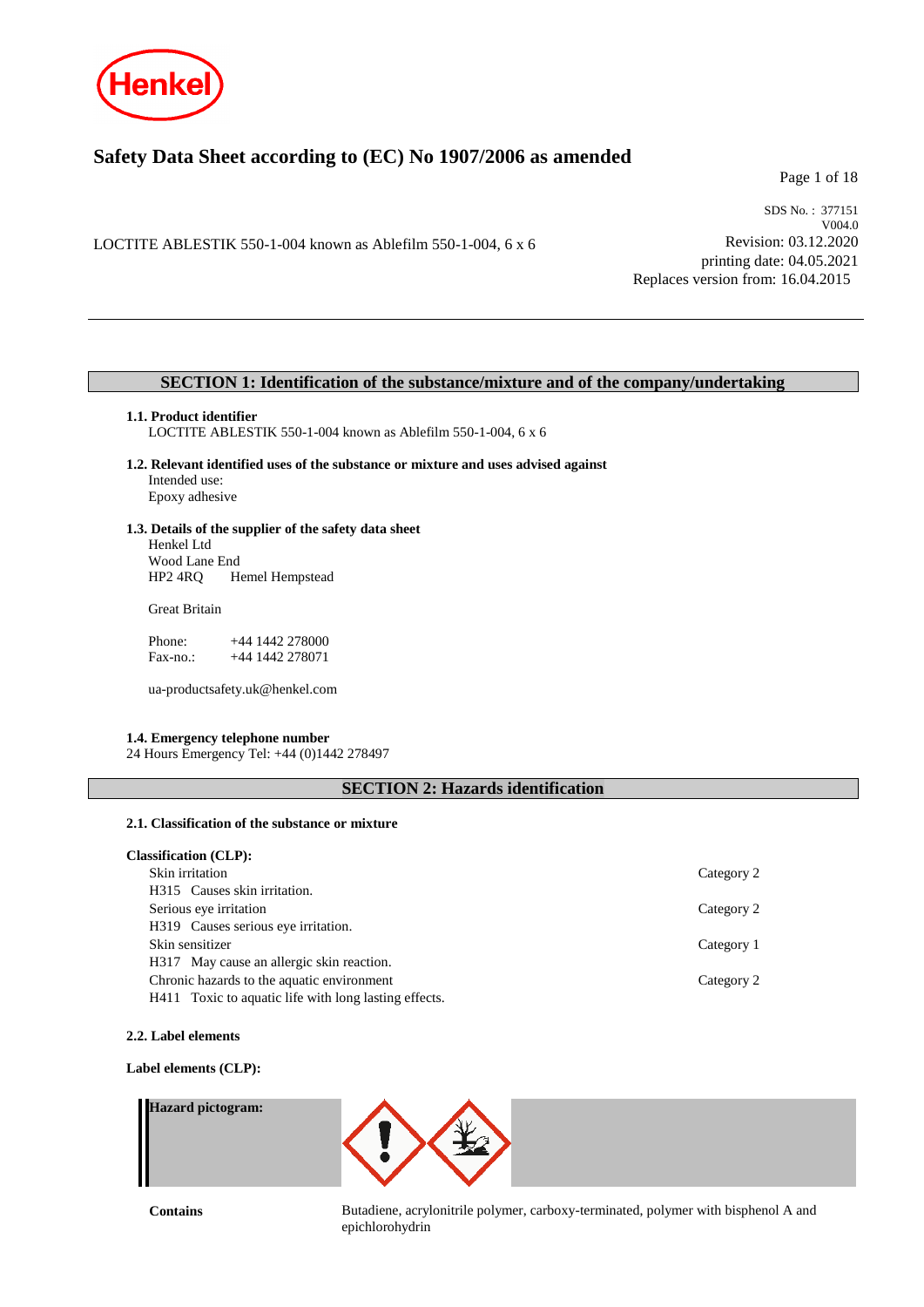reaction product: bisphenol-A-(epichlorhydrin); epoxy resin (number average molecular weight≤700) CP Bisphenol A Diglycidylether 1H-Imidazole, 2-ethyl-4-methyl-

| <b>Signal word:</b>             | Warning                                                                    |
|---------------------------------|----------------------------------------------------------------------------|
|                                 |                                                                            |
| <b>Hazard statement:</b>        | H315 Causes skin irritation.                                               |
|                                 | H317 May cause an allergic skin reaction.                                  |
|                                 | H319 Causes serious eye irritation.                                        |
|                                 | H411 Toxic to aquatic life with long lasting effects.                      |
|                                 |                                                                            |
| <b>Precautionary statement:</b> | P273 Avoid release to the environment.                                     |
| <b>Prevention</b>               | P <sub>280</sub> Wear protective gloves.                                   |
|                                 |                                                                            |
| <b>Precautionary statement:</b> | P302+P352 IF ON SKIN: Wash with plenty of soap and water.                  |
| <b>Response</b>                 | P333+P313 If skin irritation or rash occurs: Get medical advice/attention. |
|                                 | P337+P313 If eye irritation persists: Get medical advice/attention.        |

### **2.3. Other hazards**

None if used properly.

Not fulfilling Persistent, Bioaccumulative and Toxic (PBT), very Persistent and very Bioaccumulative (vPvB) criteria.

**SECTION 3: Composition/information on ingredients**

### **3.2. Mixtures**

**General chemical description:** Adhesive **Base substances of preparation:** Epoxy resin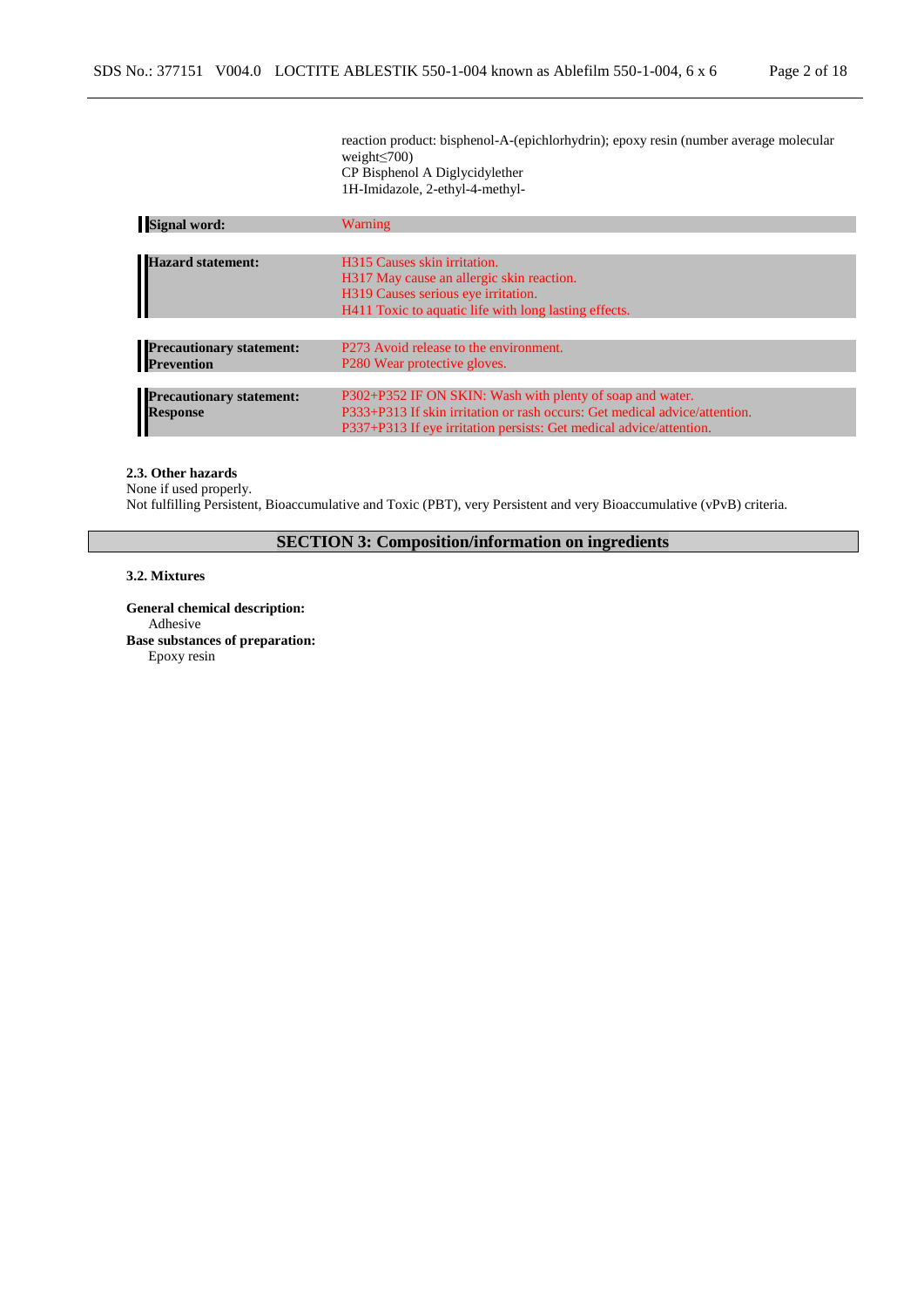| <b>Hazardous</b> components                | <b>EC Number</b>     | content       | <b>Classification</b> |
|--------------------------------------------|----------------------|---------------|-----------------------|
| CAS-No.                                    | <b>REACH-Reg No.</b> |               |                       |
| Butadiene, acrylonitrile polymer, carboxy- |                      | 50 - 100 %    | Skin Irrit. 2         |
| terminated, polymer with bisphenol A and   |                      |               | H315                  |
| epichlorohydrin                            |                      |               | Eye Irrit. 2          |
| 68610-41-3                                 |                      |               | H319                  |
|                                            |                      |               | Skin Sens. 1          |
|                                            |                      |               | H317                  |
|                                            |                      |               | Aquatic Chronic 2     |
|                                            |                      |               | H411                  |
| reaction product: bisphenol-A-             | 01-2119456619-26     | 10 20 %       | Skin Irrit. 2         |
| (epichlorhydrin); epoxy resin (number      |                      |               | H315                  |
| average molecular weight <a></a>           |                      |               | Skin Sens. 1          |
| 25068-38-6                                 |                      |               | H317                  |
|                                            |                      |               | Eye Irrit. 2          |
|                                            |                      |               | H319                  |
|                                            |                      |               | Aquatic Chronic 2     |
|                                            |                      |               | H411                  |
| CP Bisphenol A Diglycidylether             |                      | $1 - 5\%$     | Eye Irrit. 2          |
| 25036-25-3                                 |                      |               | H319                  |
|                                            |                      |               | Skin Irrit. 2         |
|                                            |                      |               | H315                  |
|                                            |                      |               | Skin Sens. 1          |
|                                            |                      |               | H317                  |
|                                            |                      |               | Aquatic Chronic 2     |
|                                            |                      |               | H411                  |
| 1H-Imidazole, 2-ethyl-4-methyl-            | 213-234-5            | $0.1 < 1\%$   | Acute Tox. 4; Oral    |
| 931-36-2                                   | 01-2119980935-21     |               | H302                  |
|                                            |                      |               | Eye Dam. 1            |
|                                            |                      |               | H318                  |
|                                            |                      |               | Skin Irrit. 2         |
|                                            |                      |               | H315                  |
|                                            |                      |               | Skin Sens. 1B         |
|                                            |                      |               | H317                  |
| $bis(\alpha, \alpha$ -dimethylbenzyl)      | 201-279-3            | $0.1 < 0.3\%$ | Aquatic Chronic 2     |
| $80 - 43 - 3$                              | 01-2119541688-27     |               | H411                  |
|                                            |                      |               | Org. Perox. F         |
|                                            |                      |               | H <sub>242</sub>      |
|                                            |                      |               | Eye Irrit. 2          |
|                                            |                      |               | H319                  |
|                                            |                      |               | Skin Irrit. 2         |
|                                            |                      |               | H315                  |
|                                            |                      |               | Repr. 1B              |
|                                            |                      |               | H360D                 |

## **Declaration of the ingredients according to CLP (EC) No 1272/2008:**

**For full text of the H - statements and other abbreviations see section 16 "Other information". Substances without classification may have community workplace exposure limits available.**

## **SECTION 4: First aid measures**

## **4.1. Description of first aid measures**

Inhalation:

Should not be a problem as product is of low volatility. However, if feeling unwell remove patient to fresh air.

Skin contact: Rinse with running water and soap. Obtain medical attention if irritation persists.

#### Eye contact:

Rinse immediately with plenty of running water (for 10 minutes), seek medical attention from a specialist.

Ingestion:

Rinse mouth, drink 1-2 glasses of water, do not induce vomiting, consult a doctor.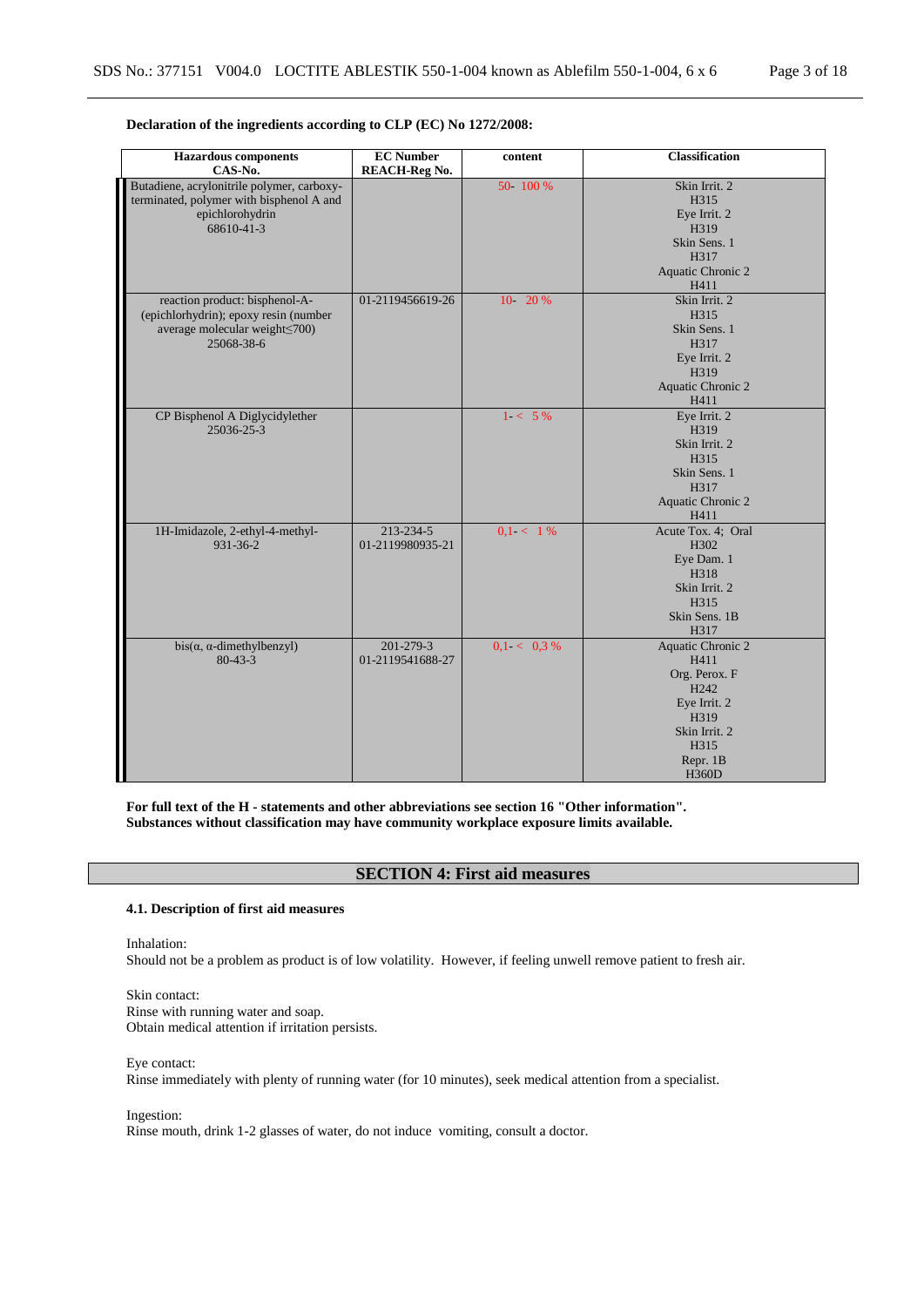**4.2. Most important symptoms and effects, both acute and delayed** EYE: Irritation, conjunctivitis.

SKIN: Redness, inflammation.

SKIN: Rash, Urticaria.

**4.3. Indication of any immediate medical attention and special treatment needed** See section: Description of first aid measures

## **SECTION 5: Firefighting measures**

## **5.1. Extinguishing media**

**Suitable extinguishing media:** water, carbon dioxide, foam, powder

## **Extinguishing media which must not be used for safety reasons:**

High pressure waterjet

### **5.2. Special hazards arising from the substance or mixture**

In the event of a fire, carbon monoxide (CO), carbon dioxide (CO2) and nitrogen oxides (NOx) can be released. In case of fire, keep containers cool with water spray. carbon oxides.

#### **5.3. Advice for firefighters**

Wear self-contained breathing apparatus and full protective clothing, such as turn-out gear.

#### **SECTION 6: Accidental release measures**

#### **6.1. Personal precautions, protective equipment and emergency procedures**

Avoid contact with skin and eyes. Wear protective equipment. Ensure adequate ventilation. Remove sources of ignition.

#### **6.2. Environmental precautions**

Do not empty into drains / surface water / ground water.

#### **6.3. Methods and material for containment and cleaning up**

For small spills wipe up with paper towel and place in container for disposal. For large spills absorb onto inert absorbent material and place in sealed container for disposal. Dispose of contaminated material as waste according to Section 13.

#### **6.4. Reference to other sections**

See advice in section 8

### **SECTION 7: Handling and storage**

#### **7.1. Precautions for safe handling**

Avoid skin and eye contact. See advice in section 8

#### Hygiene measures:

Good industrial hygiene practices should be observed. Wash hands before work breaks and after finishing work. Do not eat, drink or smoke while working.

**7.2. Conditions for safe storage, including any incompatibilities** Ensure good ventilation/extraction. Keep container tightly sealed. Refer to Technical Data Sheet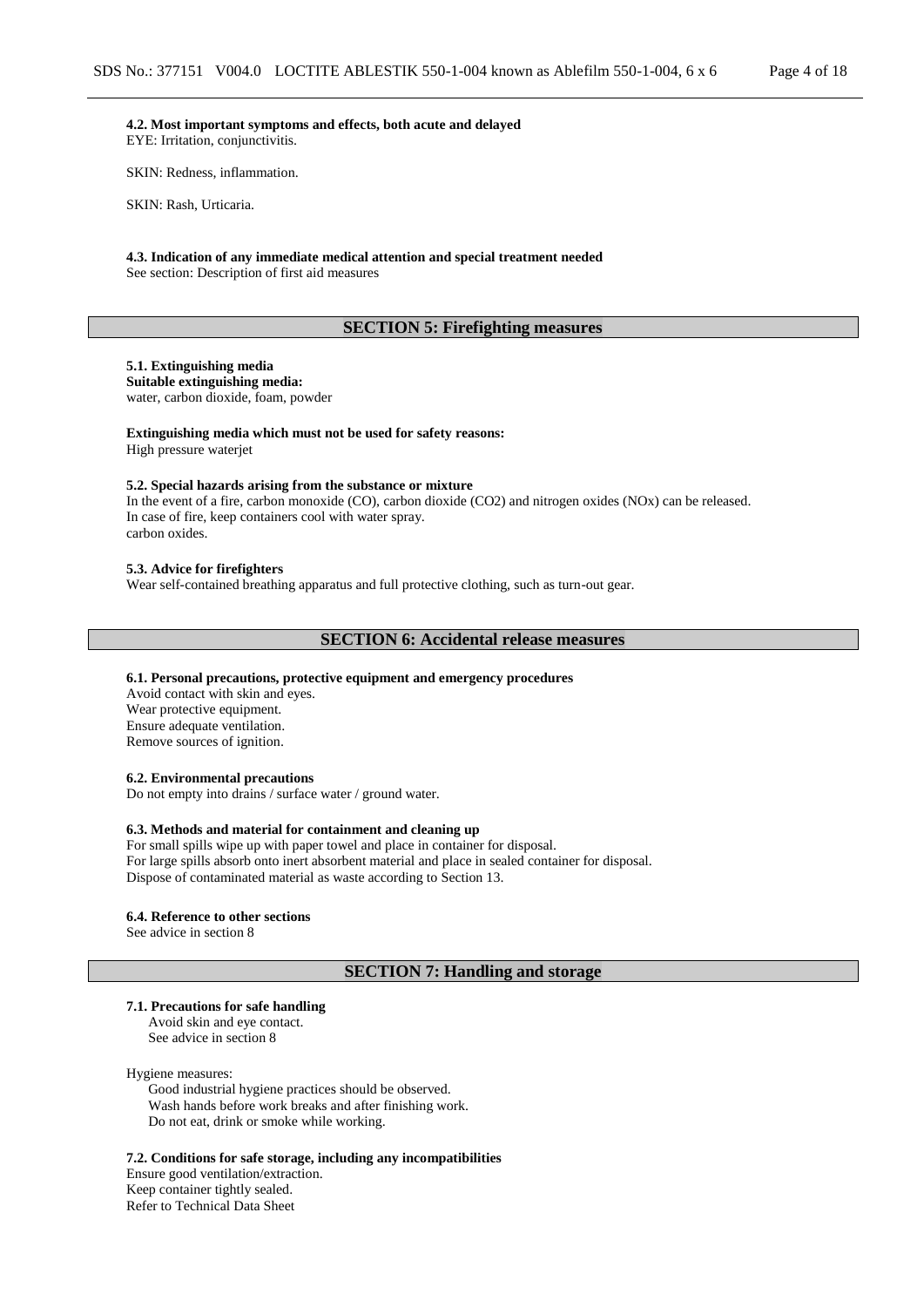## **7.3. Specific end use(s)**

Epoxy adhesive

# **SECTION 8: Exposure controls/personal protection**

## **8.1. Control parameters**

## **Occupational Exposure Limits**

Valid for

Great Britain

| Ingredient [Regulated substance]     | ppm | mg/m <sup>3</sup> | Value type            | Short term exposure limit | <b>Regulatory list</b> |
|--------------------------------------|-----|-------------------|-----------------------|---------------------------|------------------------|
|                                      |     |                   |                       | category / Remarks        |                        |
| Silicon dioxide                      |     |                   | Time Weighted Average |                           | EH40 WEL               |
| 112945-52-5                          |     |                   | (TWA):                |                           |                        |
| <b>SILICA, AMORPHOUS, INHALABLE</b>  |     |                   |                       |                           |                        |
| <b>DUST</b>                          |     |                   |                       |                           |                        |
| Silicon dioxide                      |     | 2,4               | Time Weighted Average |                           | EH40 WEL               |
| 112945-52-5                          |     |                   | (TWA):                |                           |                        |
| <b>SILICA, AMORPHOUS, RESPIRABLE</b> |     |                   |                       |                           |                        |
| <b>DUST</b>                          |     |                   |                       |                           |                        |

## **Occupational Exposure Limits**

Valid for

Ireland

| <b>Ingredient [Regulated substance]</b>               | ppm | mg/m <sup>3</sup> | Value type                      | <b>Short term exposure limit</b><br>category / Remarks | <b>Regulatory list</b> |
|-------------------------------------------------------|-----|-------------------|---------------------------------|--------------------------------------------------------|------------------------|
| Silicon dioxide<br>112945-52-5<br>[SILICA, AMORPHOUS] |     |                   | Time Weighted Average<br>(TWA): |                                                        | IR_OEL                 |
| Silicon dioxide<br>112945-52-5<br>[SILICA, AMORPHOUS] |     | 2.4               | Time Weighted Average<br>(TWA): |                                                        | IR OEL                 |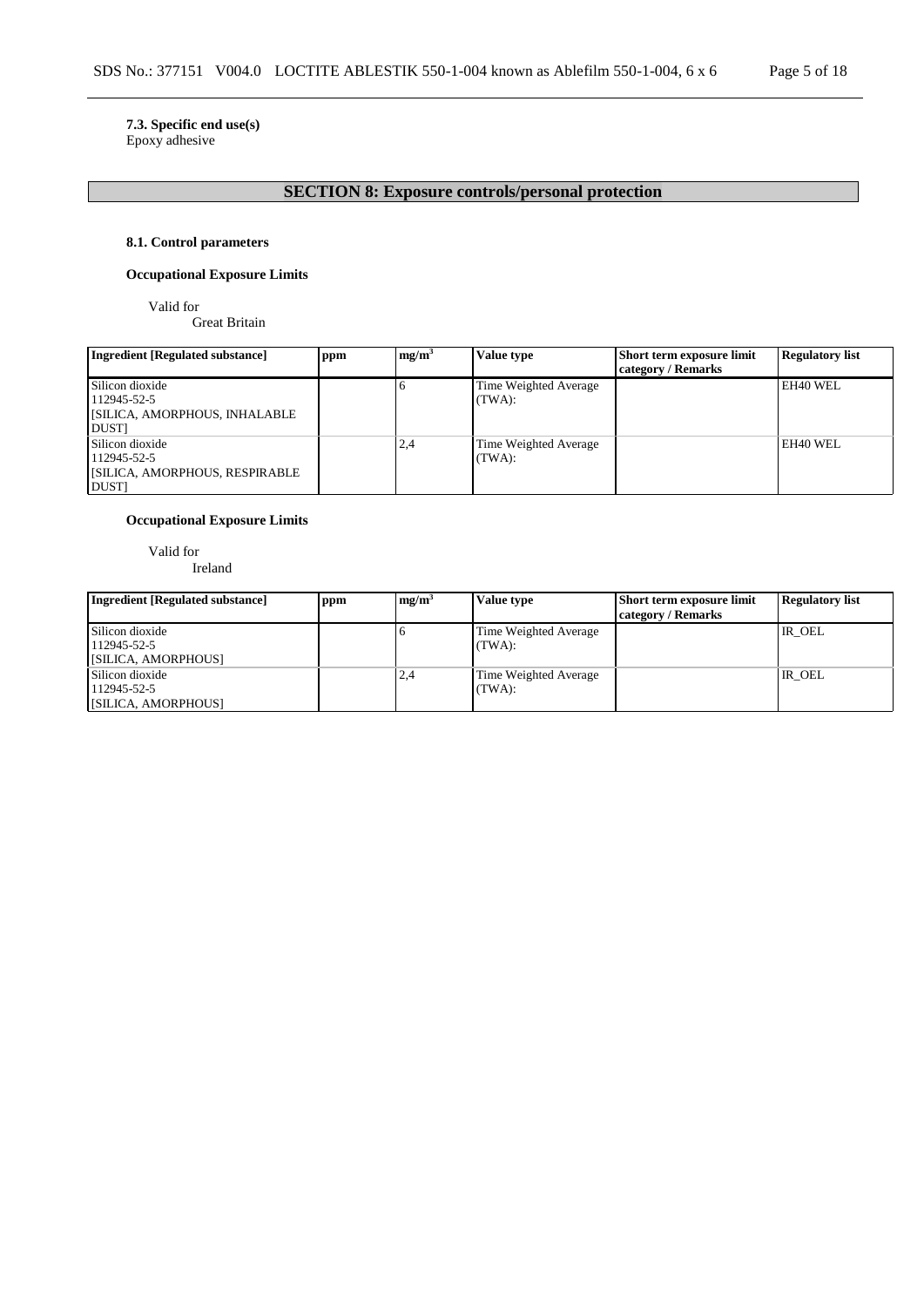## **Predicted No-Effect Concentration (PNEC):**

| Name on list                                                       | <b>Environmental Exposure</b><br><b>Value</b><br>Compartment<br>period |  |                 |     | <b>Remarks</b>                |        |  |
|--------------------------------------------------------------------|------------------------------------------------------------------------|--|-----------------|-----|-------------------------------|--------|--|
|                                                                    |                                                                        |  | mg/l            | ppm | mg/kg                         | others |  |
| reaction product: bisphenol-A-<br>(epichlorhydrin)<br>25068-38-6   | aqua<br>(freshwater)                                                   |  | $0,006$ mg/l    |     |                               |        |  |
| reaction product: bisphenol-A-<br>(epichlorhydrin)<br>25068-38-6   | aqua (marine<br>water)                                                 |  | $0,001$ mg/l    |     |                               |        |  |
| reaction product: bisphenol-A-<br>(epichlorhydrin)<br>25068-38-6   | sewage<br>treatment plant<br>(STP)                                     |  | $10$ mg/l       |     |                               |        |  |
| reaction product: bisphenol-A-<br>(epichlorhydrin)<br>25068-38-6   | sediment<br>(freshwater)                                               |  |                 |     | 0.341<br>mg/kg                |        |  |
| reaction product: bisphenol-A-<br>(epichlorhydrin)<br>25068-38-6   | sediment<br>(marine water)                                             |  |                 |     | 0,034<br>mg/kg                |        |  |
| reaction product: bisphenol-A-<br>(epichlorhydrin)<br>25068-38-6   | Soil                                                                   |  |                 |     | 0,065<br>mg/kg                |        |  |
| reaction product: bisphenol-A-<br>(epichlorhydrin)<br>25068-38-6   | oral                                                                   |  |                 |     | $\overline{11 \text{ mg/kg}}$ |        |  |
| reaction product: bisphenol-A-<br>(epichlorhydrin)<br>25068-38-6   | aqua<br><i>(intermittent)</i><br>releases)                             |  | $0,018$ mg/l    |     |                               |        |  |
| reaction product: bisphenol-A-<br>(epichlorhydrin)<br>25068-38-6   | marine water -<br>intermittent                                         |  | $0,002$ mg/l    |     |                               |        |  |
| 2-Ethyl-4-methylimidazole<br>931-36-2                              | aqua<br>(freshwater)                                                   |  | 0,0681<br>mg/1  |     |                               |        |  |
| 2-Ethyl-4-methylimidazole<br>931-36-2                              | aqua (marine<br>water)                                                 |  | 0,00681<br>mg/1 |     |                               |        |  |
| 2-Ethyl-4-methylimidazole<br>931-36-2                              | aqua<br><i>(intermittent)</i><br>releases)                             |  | $0,681$ mg/l    |     |                               |        |  |
| 2-Ethyl-4-methylimidazole<br>931-36-2                              | sewage<br>treatment plant<br>(STP)                                     |  | $65$ mg/l       |     |                               |        |  |
| 2-Ethyl-4-methylimidazole<br>931-36-2                              | sediment<br>(freshwater)                                               |  |                 |     | 34,9 mg/kg                    |        |  |
| 2-Ethyl-4-methylimidazole<br>931-36-2                              | sediment<br>(marine water)                                             |  |                 |     | $3,49$ mg/kg                  |        |  |
| 2-Ethyl-4-methylimidazole<br>931-36-2                              | Soil                                                                   |  |                 |     | $6,91$ mg/kg                  |        |  |
| bis(.alpha.,.alpha.-Dimethylbenzyl) peroxide aqua<br>$80 - 43 - 3$ | (freshwater)                                                           |  | 0,00234<br>mg/1 |     |                               |        |  |
| bis(.alpha.,.alpha.-Dimethylbenzyl) peroxide<br>$80 - 43 - 3$      | sewage<br>treatment plant<br>(STP)                                     |  | $100$ mg/l      |     |                               |        |  |
| bis(.alpha.,.alpha.-Dimethylbenzyl) peroxide<br>$80 - 43 - 3$      | sediment<br>(freshwater)                                               |  |                 |     | $2,2$ mg/kg                   |        |  |
| bis(.alpha.,.alpha.-Dimethylbenzyl) peroxide<br>$80 - 43 - 3$      | Soil                                                                   |  |                 |     | 0,447<br>mg/kg                |        |  |
| bis(.alpha.,.alpha.-Dimethylbenzyl) peroxide<br>$80 - 43 - 3$      | aqua (marine<br>water)                                                 |  | 0,00023<br>mg/1 |     |                               |        |  |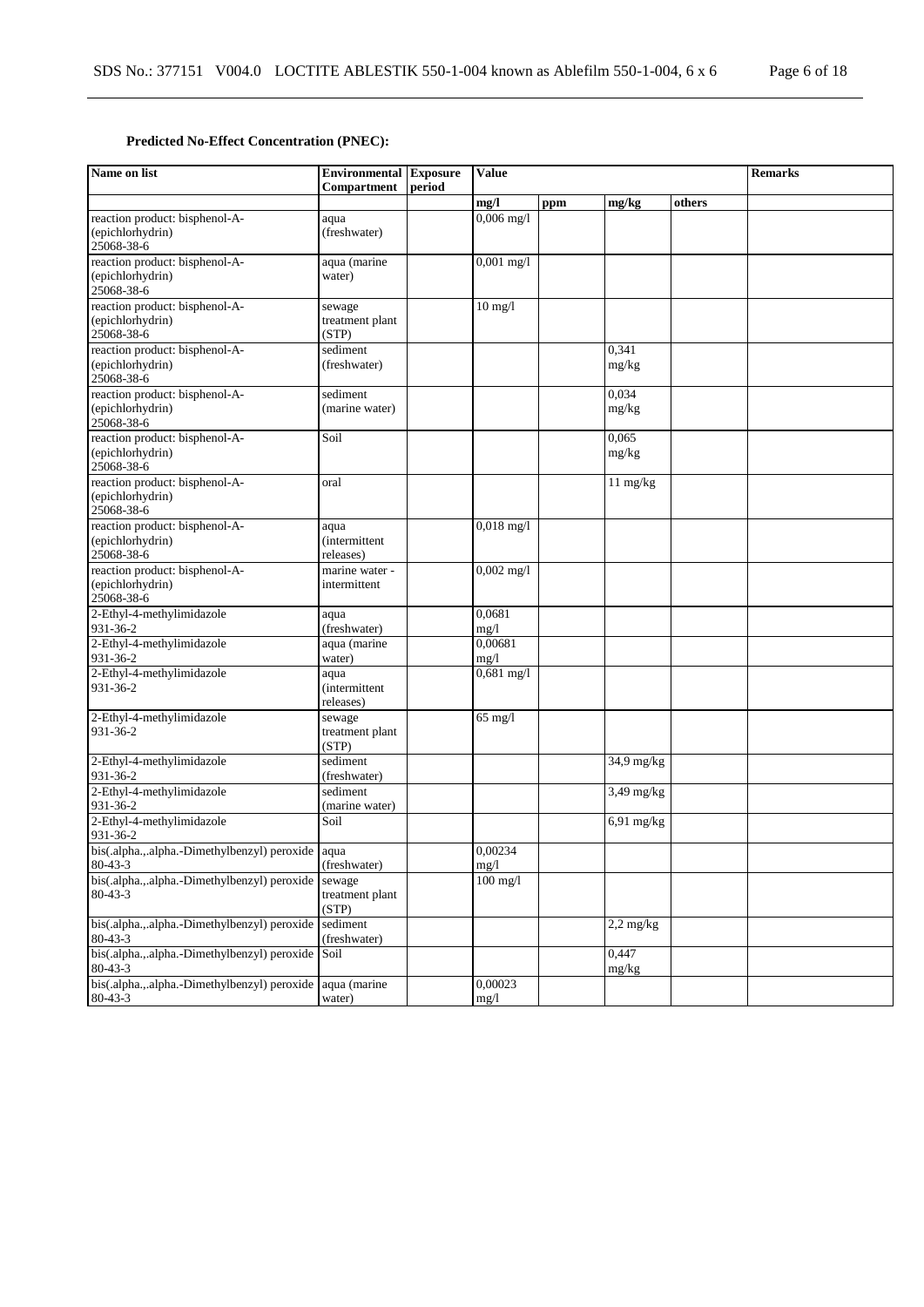## **Derived No-Effect Level (DNEL):**

| Name on list                                         | <b>Application</b><br>Area | Route of<br><b>Exposure</b> | <b>Health Effect</b>           | <b>Exposure</b><br><b>Time</b> | <b>Value</b>          | <b>Remarks</b> |
|------------------------------------------------------|----------------------------|-----------------------------|--------------------------------|--------------------------------|-----------------------|----------------|
| reaction product: bisphenol-A-                       | Workers                    | dermal                      | Acute/short term               |                                | $8,33$ mg/kg          |                |
| (epichlorhydrin)                                     |                            |                             | exposure -                     |                                |                       |                |
| 25068-38-6                                           |                            |                             | systemic effects               |                                |                       |                |
| reaction product: bisphenol-A-                       | Workers                    | Inhalation                  | Acute/short term               |                                | $12,25$ mg/m $3$      |                |
| (epichlorhydrin)                                     |                            |                             | exposure -                     |                                |                       |                |
| 25068-38-6                                           |                            |                             | systemic effects               |                                |                       |                |
| reaction product: bisphenol-A-                       | Workers                    | dermal                      | Long term                      |                                | $8,33$ mg/kg          |                |
| (epichlorhydrin)                                     |                            |                             | exposure -                     |                                |                       |                |
| 25068-38-6                                           |                            |                             | systemic effects               |                                |                       |                |
| reaction product: bisphenol-A-                       | Workers                    | Inhalation                  | Long term                      |                                | 12,25 mg/m3           |                |
| (epichlorhydrin)                                     |                            |                             | exposure -                     |                                |                       |                |
| 25068-38-6                                           |                            |                             | systemic effects               |                                |                       |                |
| reaction product: bisphenol-A-                       | General                    | dermal                      | Acute/short term               |                                | 3,571 mg/kg           |                |
| (epichlorhydrin)                                     | population                 |                             | exposure -                     |                                |                       |                |
| 25068-38-6                                           |                            |                             | systemic effects               |                                |                       |                |
| reaction product: bisphenol-A-                       | General                    | dermal                      | Long term                      |                                | 3,571 mg/kg           |                |
| (epichlorhydrin)                                     | population                 |                             | exposure -                     |                                |                       |                |
| 25068-38-6                                           | General                    | oral                        | systemic effects               |                                |                       |                |
| reaction product: bisphenol-A-<br>(epichlorhydrin)   |                            |                             | Acute/short term<br>exposure - |                                | $0,75$ mg/kg          |                |
| 25068-38-6                                           | population                 |                             | systemic effects               |                                |                       |                |
| reaction product: bisphenol-A-                       | General                    | oral                        | Long term                      |                                | $0,75$ mg/kg          |                |
| (epichlorhydrin)                                     | population                 |                             | exposure -                     |                                |                       |                |
| 25068-38-6                                           |                            |                             | systemic effects               |                                |                       |                |
| reaction product: bisphenol-A-                       | General                    | inhalation                  | Acute/short term               |                                | $0,75$ mg/m $3$       |                |
| (epichlorhydrin)                                     | population                 |                             | exposure -                     |                                |                       |                |
| 25068-38-6                                           |                            |                             | systemic effects               |                                |                       |                |
| reaction product: bisphenol-A-                       | General                    | inhalation                  | Long term                      |                                | $0,75 \text{ mg/m}$ 3 |                |
| (epichlorhydrin)                                     | population                 |                             | exposure -                     |                                |                       |                |
| 25068-38-6                                           |                            |                             | systemic effects               |                                |                       |                |
| 2-Ethyl-4-methylimidazole                            | Workers                    | inhalation                  | Long term                      |                                | $2,8$ mg/m $3$        |                |
| 931-36-2                                             |                            |                             | exposure -                     |                                |                       |                |
|                                                      |                            |                             | systemic effects               |                                |                       |                |
| 2-Ethyl-4-methylimidazole                            | Workers                    | dermal                      | Long term                      |                                | $0,289$ mg/cm2        |                |
| 931-36-2                                             |                            |                             | exposure - local               |                                |                       |                |
|                                                      |                            |                             | effects                        |                                |                       |                |
| 2-Ethyl-4-methylimidazole                            | Workers                    | dermal                      | Long term                      |                                | $1,6$ mg/kg           |                |
| 931-36-2                                             |                            |                             | exposure -                     |                                |                       |                |
|                                                      |                            |                             | systemic effects               |                                |                       |                |
| 2-Ethyl-4-methylimidazole<br>931-36-2                | General                    | inhalation                  | Long term                      |                                | $0.7$ mg/m $3$        |                |
|                                                      | population                 |                             | exposure -<br>systemic effects |                                |                       |                |
| 2-Ethyl-4-methylimidazole                            | General                    | dermal                      | Long term                      |                                | $0.8$ mg/kg           |                |
| 931-36-2                                             | population                 |                             | exposure -                     |                                |                       |                |
|                                                      |                            |                             | systemic effects               |                                |                       |                |
| 2-Ethyl-4-methylimidazole                            | General                    | dermal                      | Long term                      |                                | $0,289$ mg/cm2        |                |
| 931-36-2                                             | population                 |                             | exposure - local               |                                |                       |                |
|                                                      |                            |                             | effects                        |                                |                       |                |
| 2-Ethyl-4-methylimidazole                            | General                    | oral                        | Long term                      |                                | $0.4$ mg/kg           |                |
| 931-36-2                                             | population                 |                             | exposure -                     |                                |                       |                |
|                                                      |                            |                             | systemic effects               |                                |                       |                |
| bis(.alpha.,.alpha.-Dimethylbenzyl) peroxide         | Workers                    | Inhalation                  | Long term                      |                                | $1,4$ mg/m $3$        |                |
| $80 - 43 - 3$                                        |                            |                             | exposure -                     |                                |                       |                |
|                                                      |                            |                             | systemic effects               |                                |                       |                |
| bis(.alpha.,.alpha.-Dimethylbenzyl) peroxide Workers |                            | dermal                      | Long term                      |                                | $2 \text{ mg/kg}$     |                |
| $80 - 43 - 3$                                        |                            |                             | exposure -                     |                                |                       |                |
|                                                      |                            |                             | systemic effects               |                                |                       |                |
| bis(.alpha.,.alpha.-Dimethylbenzyl) peroxide         | General                    | Inhalation                  | Long term                      |                                | $0,42$ mg/m $3$       |                |
| $80 - 43 - 3$                                        | population                 |                             | exposure -<br>systemic effects |                                |                       |                |
| bis(.alpha.,.alpha.-Dimethylbenzyl) peroxide         | General                    | dermal                      | Long term                      |                                | $1$ mg/ $kg$          |                |
| $80 - 43 - 3$                                        | population                 |                             | exposure -                     |                                |                       |                |
|                                                      |                            |                             | systemic effects               |                                |                       |                |
| bis(.alpha.,.alpha.-Dimethylbenzyl) peroxide         | General                    | oral                        | Long term                      |                                | $0,1$ mg/kg           |                |
| $80 - 43 - 3$                                        | population                 |                             | exposure -                     |                                |                       |                |
|                                                      |                            |                             | systemic effects               |                                |                       |                |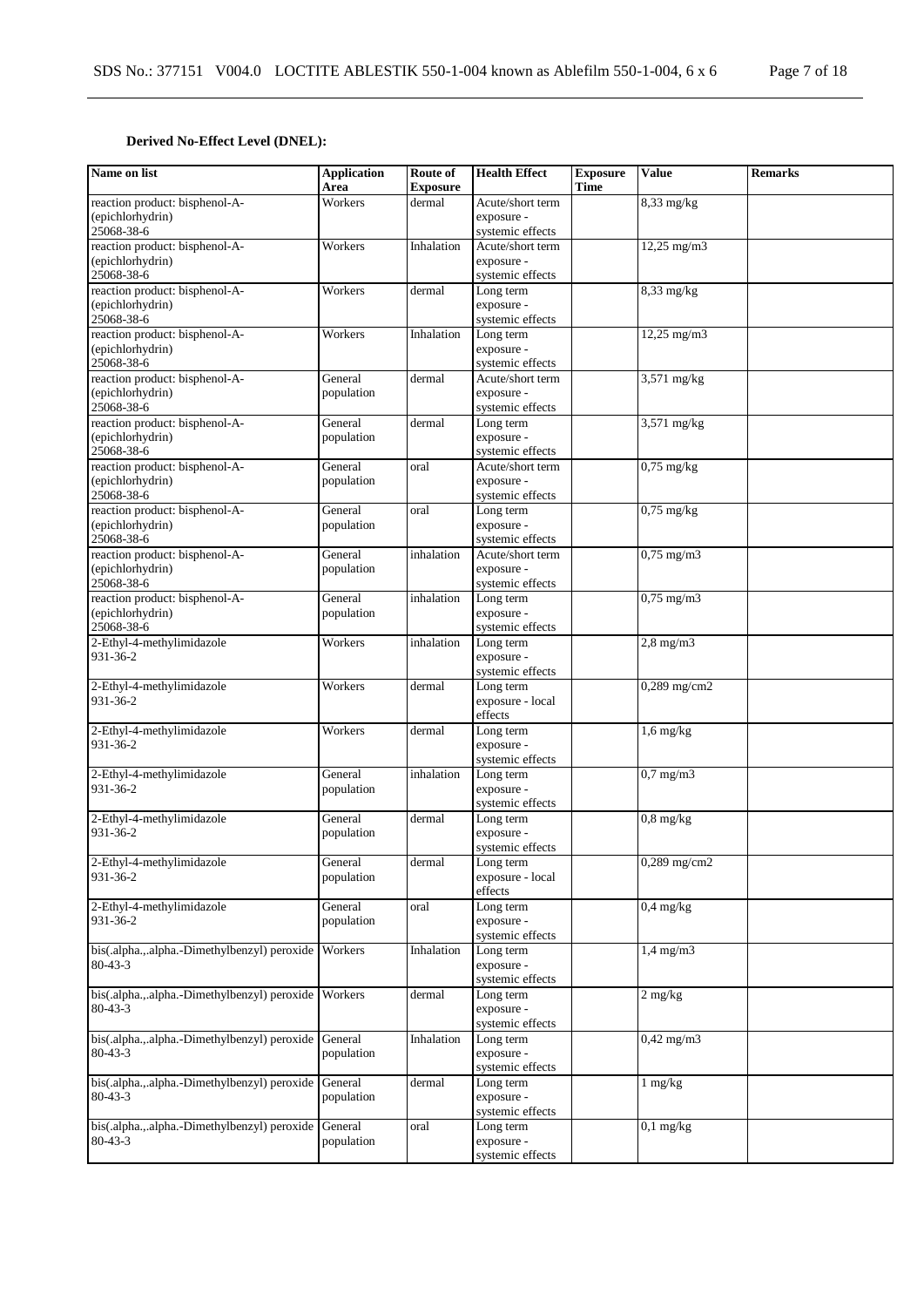## **Biological Exposure Indices:**

None

#### **8.2. Exposure controls:**

Engineering controls: Ensure good ventilation/extraction.

Respiratory protection: Ensure adequate ventilation. An approved mask or respirator fitted with an organic vapour cartridge should be worn if the product is used in a poorly ventilated area Filter type: A (EN 14387)

Hand protection:

Chemical-resistant protective gloves (EN 374).

Suitable materials for short-term contact or splashes (recommended: at least protection index 2, corresponding to > 30 minutes permeation time as per EN 374):

nitrile rubber (NBR;  $>= 0.4$  mm thickness)

Suitable materials for longer, direct contact (recommended: protection index 6, corresponding to > 480 minutes permeation time as per EN 374):

nitrile rubber (NBR; >= 0.4 mm thickness)

This information is based on literature references and on information provided by glove manufacturers, or is derived by analogy with similar substances. Please note that in practice the working life of chemical-resistant protective gloves may be considerably shorter than the permeation time determined in accordance with EN 374 as a result of the many influencing factors (e.g. temperature). If signs of wear and tear are noticed then the gloves should be replaced.

#### Eye protection:

Safety glasses with sideshields or chemical safety goggles should be worn if there is a risk of splashing. Protective eye equipment should conform to EN166.

Skin protection: Wear suitable protective clothing. Protective clothing should conform to EN 14605 for liquid splashes or to EN 13982 for dusts.

Advices to personal protection equipment:

The information provided on personal protective equipment is for guidance purposes only. A full risk assessment should be conducted prior to using this product to determine the appropriate personal protective equipment to suit local conditions. Personal protective equipment should conform to the relevant EN standard.

### **SECTION 9: Physical and chemical properties**

#### **9.1. Information on basic physical and chemical properties**

| Appearance                 | film                               |
|----------------------------|------------------------------------|
|                            | solid                              |
|                            | amber                              |
| Odor                       | Slight                             |
| Odour threshold            | No data available / Not applicable |
| pН                         | No data available / Not applicable |
| Melting point              | No data available / Not applicable |
| Solidification temperature | No data available / Not applicable |
| Initial boiling point      | No data available / Not applicable |
| Flash point                | No data available / Not applicable |
| <b>Evaporation</b> rate    | No data available / Not applicable |
| Flammability               | No data available / Not applicable |
| Explosive limits           | No data available / Not applicable |
| Vapour pressure            | Not applicable                     |
| Relative vapour density:   | No data available / Not applicable |
| Density                    | No data available / Not applicable |
| Bulk density               | No data available / Not applicable |
|                            |                                    |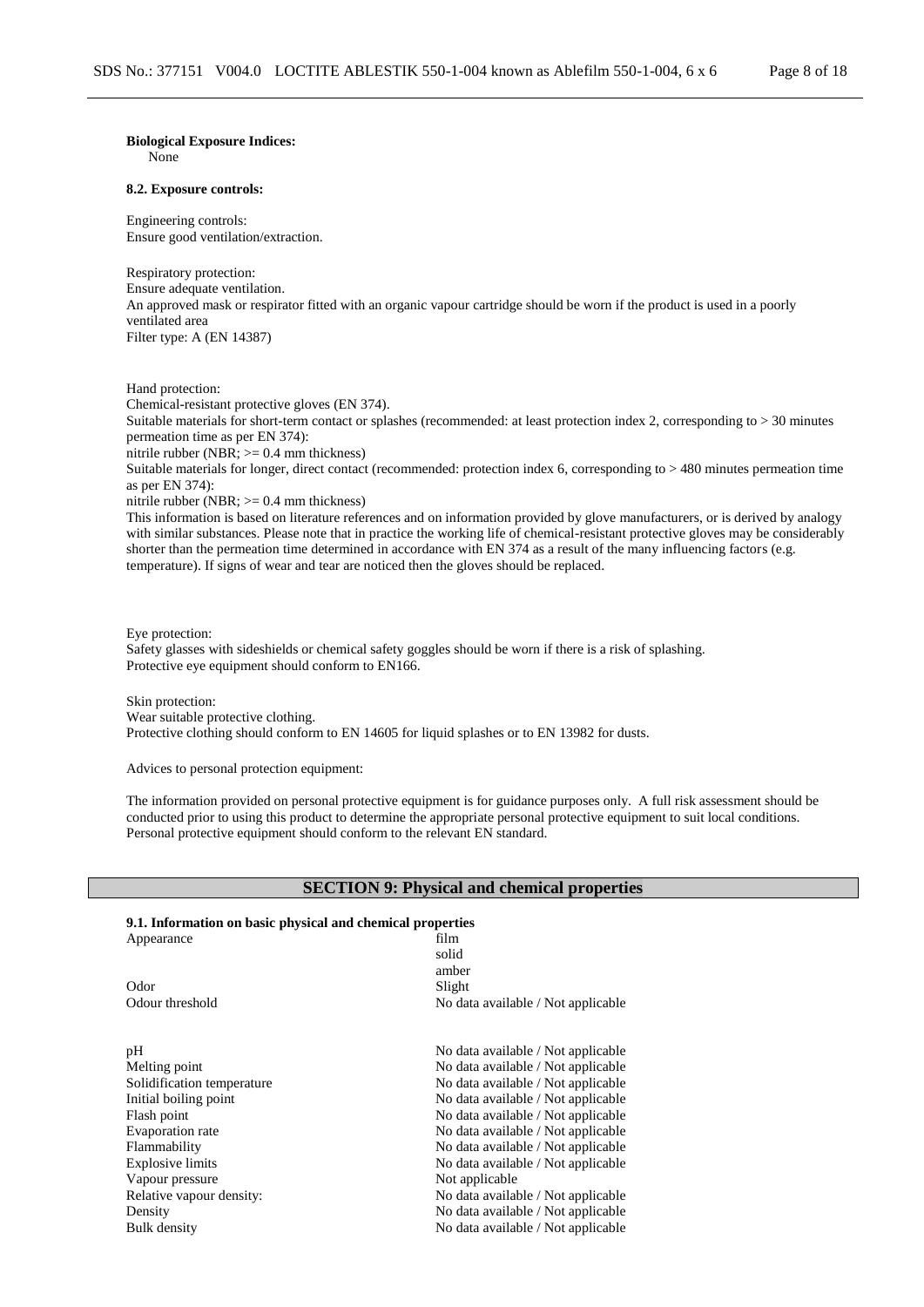| Solubility                             | No data available / Not applicable |
|----------------------------------------|------------------------------------|
| Solubility (qualitative)               | Insoluble                          |
| (Solvent: Water)                       |                                    |
| Partition coefficient: n-octanol/water | No data available / Not applicable |
| Auto-ignition temperature              | No data available / Not applicable |
| Decomposition temperature              | No data available / Not applicable |
| <b>Viscosity</b>                       | No data available / Not applicable |
| Viscosity (kinematic)                  | No data available / Not applicable |
| Explosive properties                   | No data available / Not applicable |
| Oxidising properties                   | No data available / Not applicable |
|                                        |                                    |

## **9.2. Other information**

No data available / Not applicable

## **SECTION 10: Stability and reactivity**

### **10.1. Reactivity**

Reacts with alcohols and amines. Reacts with oxidants, acids and lyes Reaction with some curing agents may produce an exothermic reaction which in large masses could cause runaway polymerization.

### **10.2. Chemical stability**

Stable under recommended storage conditions.

#### **10.3. Possibility of hazardous reactions** See section reactivity

**10.4. Conditions to avoid**

No decomposition if stored and applied as directed.

#### **10.5. Incompatible materials**

See section reactivity.

### **10.6. Hazardous decomposition products**

Hydrocarbons carbon oxides. nitrogen oxides Rapid polymerisation may generate excessive heat and pressure.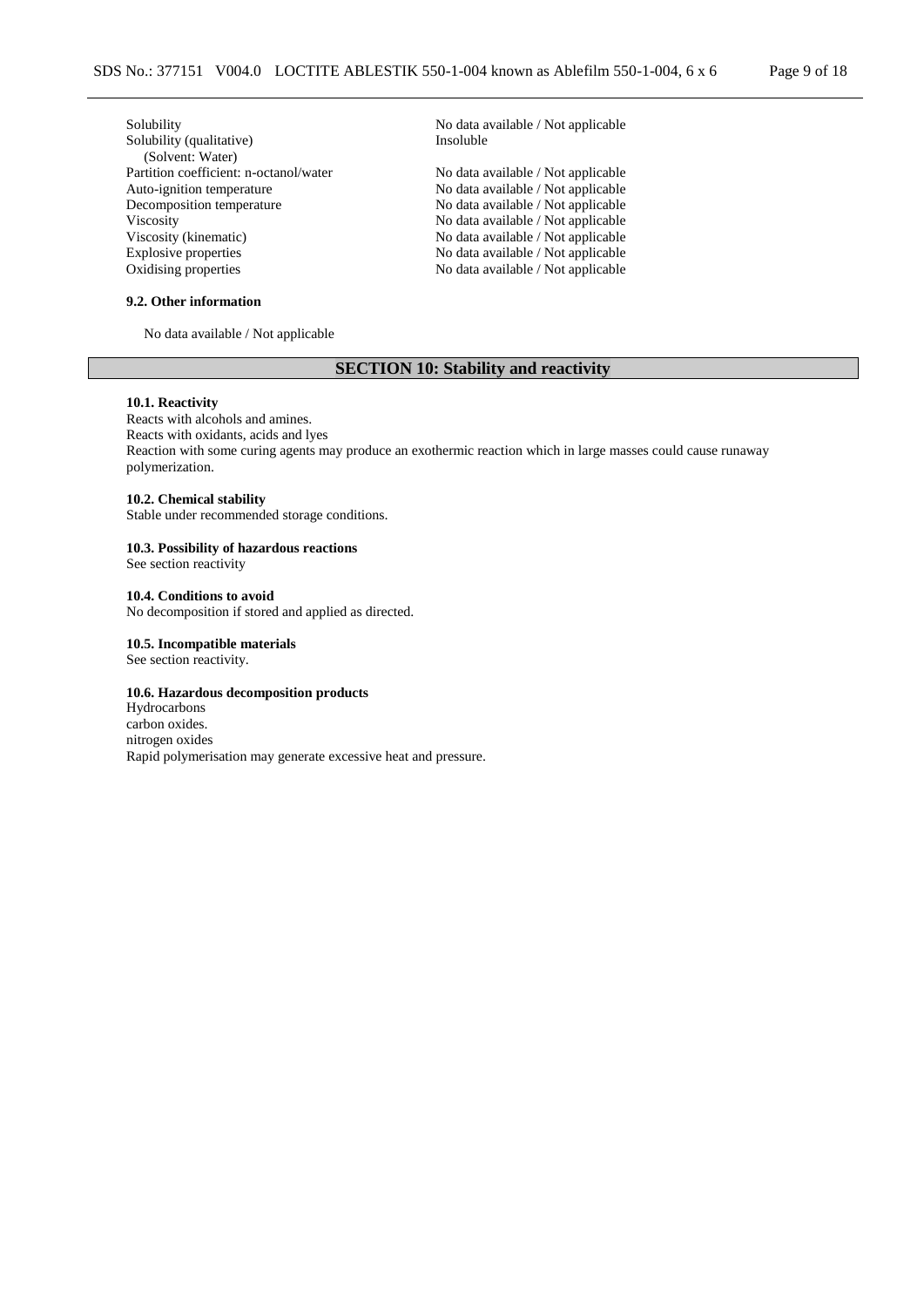# **SECTION 11: Toxicological information**

## **11.1. Information on toxicological effects**

## **Acute oral toxicity:**

The mixture is classified based on calculation method referring to the classified substances present in the mixture.

| <b>Hazardous substances</b><br>CAS-No.                                                                                              | Value<br>type | <b>Value</b>        | <b>Species</b> | <b>Method</b>                                   |
|-------------------------------------------------------------------------------------------------------------------------------------|---------------|---------------------|----------------|-------------------------------------------------|
| Butadiene, acrylonitrile<br>polymer, carboxy-<br>terminated, polymer with<br>bisphenol A and<br>epichlorohydrin<br>68610-41-3       | LD50          | $> 2.000$ mg/kg     | rat            | not specified                                   |
| reaction product:<br>bisphenol-A-<br>(epichlorhydrin); epoxy<br>resin (number average<br>molecular weight $\leq$ 700)<br>25068-38-6 | LD50          | $>$ 2.000 mg/kg     | rat            | <b>OECD</b> Guideline 420 (Acute Oral Toxicity) |
| CP Bisphenol A<br>Diglycidylether<br>25036-25-3                                                                                     | LD50          | $>$ 2.000 mg/kg     | rat            | not specified                                   |
| 1H-Imidazole, 2-ethyl-4-<br>methyl-<br>931-36-2                                                                                     | LD50          | $622 \text{ mg/kg}$ | rat            | not specified                                   |
| $bis(\alpha, \alpha$ -dimethylbenzyl)<br>$80 - 43 - 3$                                                                              | LD50          | $4.000$ mg/kg       | rat            | not specified                                   |

## **Acute dermal toxicity:**

The mixture is classified based on calculation method referring to the classified substances present in the mixture.

| <b>Hazardous substances</b><br>CAS-No.                                                                                               | Value<br>type | Value           | <b>Species</b> | <b>Method</b>                                     |
|--------------------------------------------------------------------------------------------------------------------------------------|---------------|-----------------|----------------|---------------------------------------------------|
| Butadiene, acrylonitrile<br>polymer, carboxy-<br>terminated, polymer with<br>bisphenol A and<br>epichlorohydrin<br>68610-41-3        | LD50          | $>$ 2.000 mg/kg | rabbit         | not specified                                     |
| reaction product:<br>bisphenol-A-<br>(epichlorhydrin); epoxy<br>resin (number average<br>molecular weight $\leq 700$ )<br>25068-38-6 | LD50          | $> 2.000$ mg/kg | rat            | <b>OECD</b> Guideline 402 (Acute Dermal Toxicity) |
| CP Bisphenol A<br>Diglycidylether<br>25036-25-3                                                                                      | LD50          | $> 2.000$ mg/kg | rabbit         | not specified                                     |
| $bis(\alpha, \alpha$ -dimethylbenzyl)<br>$80 - 43 - 3$                                                                               | LD50          | $>$ 2.000 mg/kg | rat            | OECD Guideline 402 (Acute Dermal Toxicity)        |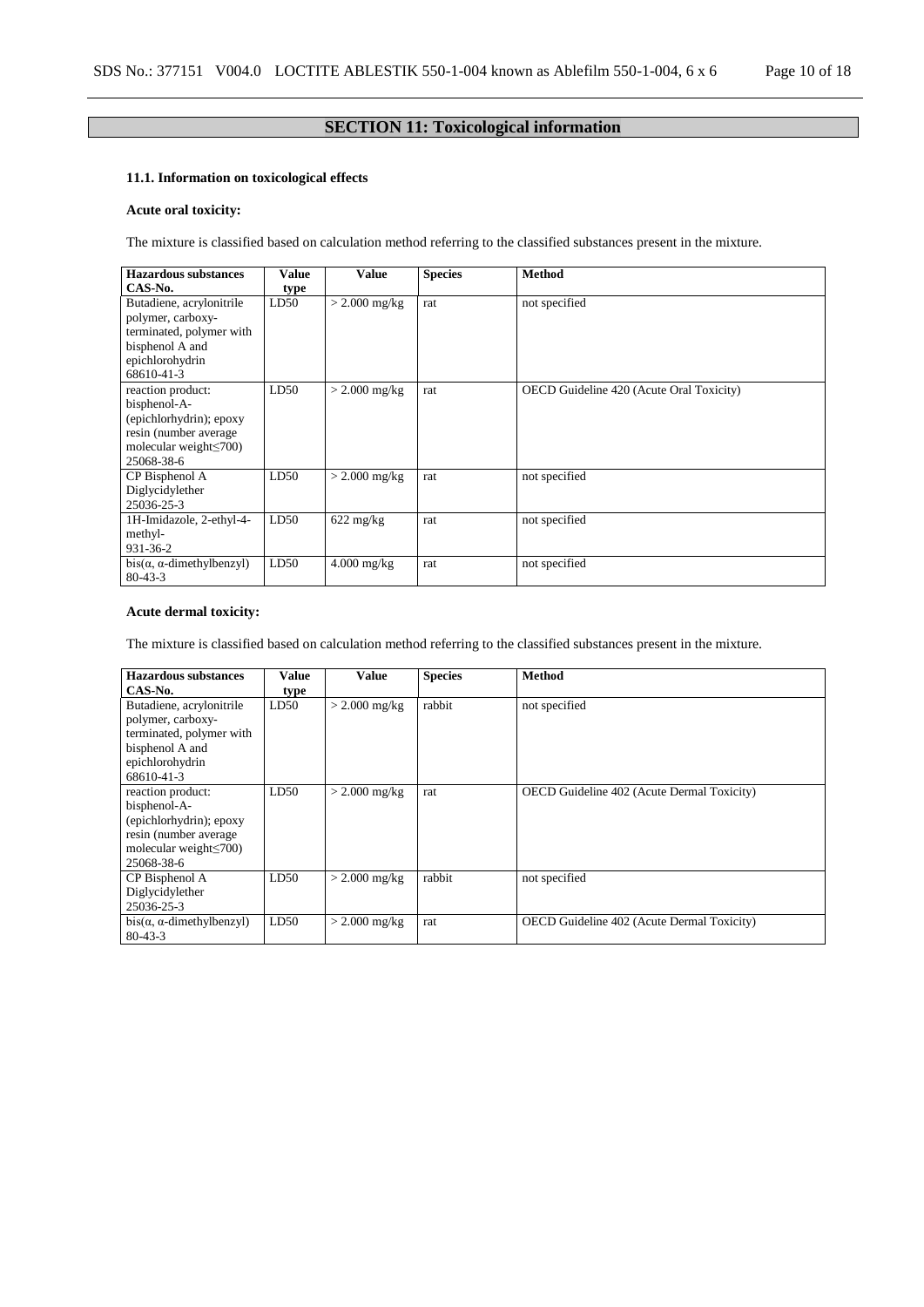## **Acute inhalative toxicity:**

No data available.

### **Skin corrosion/irritation:**

The mixture is classified based on calculation method referring to the classified substances present in the mixture.

| <b>Hazardous substances</b>                                                                                                          | <b>Result</b>            | <b>Exposure</b> | <b>Species</b> | <b>Method</b>                                            |
|--------------------------------------------------------------------------------------------------------------------------------------|--------------------------|-----------------|----------------|----------------------------------------------------------|
| CAS-No.                                                                                                                              |                          | time            |                |                                                          |
| reaction product:<br>bisphenol-A-<br>(epichlorhydrin); epoxy<br>resin (number average)<br>molecular weight $\leq$ 700)<br>25068-38-6 | moderately<br>irritating | 24 h            | rabbit         | Draize Test                                              |
| 1H-Imidazole, 2-ethyl-4-<br>methyl-<br>931-36-2                                                                                      | not irritating           |                 | rabbit         | OECD Guideline 404 (Acute Dermal Irritation / Corrosion) |
| $bis(\alpha, \alpha$ -dimethylbenzyl)<br>$80 - 43 - 3$                                                                               | not irritating           | 4 h             | rabbit         | OECD Guideline 404 (Acute Dermal Irritation / Corrosion) |

## **Serious eye damage/irritation:**

The mixture is classified based on calculation method referring to the classified substances present in the mixture.

| <b>Hazardous substances</b>                                                                                                           | <b>Result</b>        | <b>Exposure</b> | <b>Species</b> | <b>Method</b>                                                |
|---------------------------------------------------------------------------------------------------------------------------------------|----------------------|-----------------|----------------|--------------------------------------------------------------|
| CAS-No.                                                                                                                               |                      | time            |                |                                                              |
| reaction product:<br>bisphenol-A-<br>(epichlorhydrin); epoxy<br>resin (number average)<br>molecular weight $\leq 700$ )<br>25068-38-6 | not irritating       |                 | rabbit         | <b>OECD</b> Guideline 405 (Acute Eye Irritation / Corrosion) |
| 1H-Imidazole, 2-ethyl-4-<br>methyl-<br>931-36-2                                                                                       | highly<br>irritating |                 | rabbit         | OECD Guideline 405 (Acute Eye Irritation / Corrosion)        |
| $bis(\alpha, \alpha$ -dimethylbenzyl)<br>$80 - 43 - 3$                                                                                | not irritating       |                 | rabbit         | <b>OECD</b> Guideline 405 (Acute Eye Irritation / Corrosion) |

## **Respiratory or skin sensitization:**

The mixture is classified based on threshold limits referring to the classified substances present in the mixture.

| Hazardous substances                  | <b>Result</b>   | <b>Test type</b>      | <b>Species</b> | <b>Method</b>                           |
|---------------------------------------|-----------------|-----------------------|----------------|-----------------------------------------|
| CAS-No.                               |                 |                       |                |                                         |
| reaction product:                     | sensitising     | Mouse local lymphnode | mouse          | OECD Guideline 429 (Skin Sensitisation: |
| bisphenol-A-                          |                 | assay (LLNA)          |                | Local Lymph Node Assay)                 |
| (epichlorhydrin); epoxy               |                 |                       |                |                                         |
| resin (number average)                |                 |                       |                |                                         |
| molecular weight $\leq 700$ )         |                 |                       |                |                                         |
| 25068-38-6                            |                 |                       |                |                                         |
| $bis(\alpha, \alpha$ -dimethylbenzyl) | not sensitising | Mouse local lymphnode | mouse          | OECD Guideline 429 (Skin Sensitisation: |
| $80 - 43 - 3$                         |                 | assay (LLNA)          |                | Local Lymph Node Assay)                 |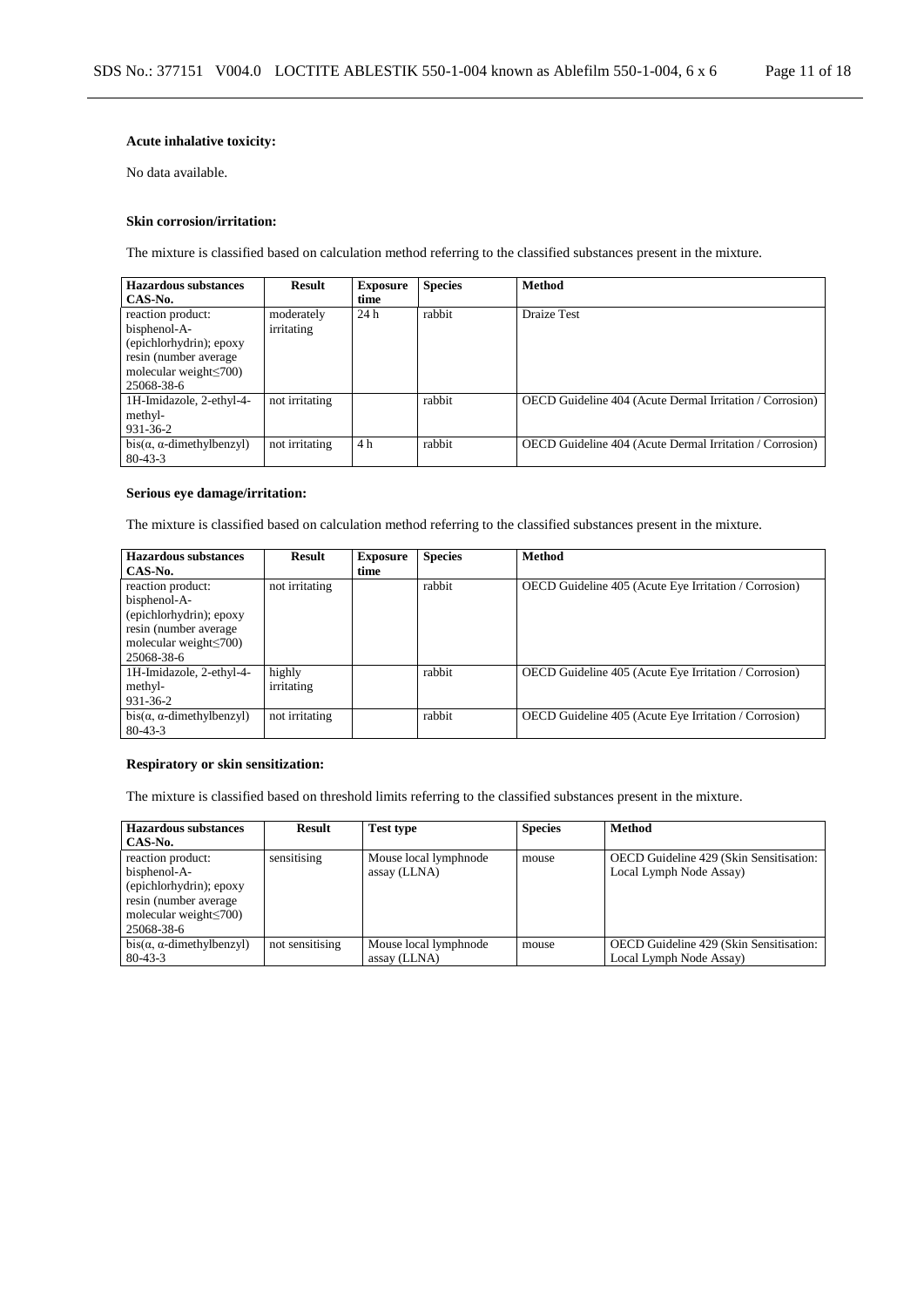## **Germ cell mutagenicity:**

The mixture is classified based on threshold limits referring to the classified substances present in the mixture.

| Hazardous substances<br>CAS-No.                                                                                                      | <b>Result</b> | Type of study /<br>Route of<br>administration           | <b>Metabolic</b><br>activation /<br><b>Exposure time</b> | <b>Species</b> | <b>Method</b>                                                                                   |
|--------------------------------------------------------------------------------------------------------------------------------------|---------------|---------------------------------------------------------|----------------------------------------------------------|----------------|-------------------------------------------------------------------------------------------------|
| reaction product:<br>bisphenol-A-<br>(epichlorhydrin); epoxy<br>resin (number average<br>molecular weight $\leq$ 700)<br>25068-38-6  | negative      | bacterial reverse<br>mutation assay (e.g<br>Ames test)  | with and without                                         |                | OECD Guideline 472 (Genetic<br>Toxicology: Escherichia coli,<br><b>Reverse Mutation Assay</b> ) |
| $bis(\alpha, \alpha$ -dimethylbenzyl)<br>$80 - 43 - 3$                                                                               | negative      | bacterial reverse<br>mutation assay (e.g.<br>Ames test) | with and without                                         |                | <b>OECD</b> Guideline 471<br>(Bacterial Reverse Mutation)<br>Assay)                             |
| $bis(\alpha, \alpha$ -dimethylbenzyl)<br>$80 - 43 - 3$                                                                               | negative      | in vitro mammalian<br>chromosome<br>aberration test     | with and without                                         |                | OECD Guideline 473 (In vitro<br>Mammalian Chromosome<br><b>Aberration Test</b> )                |
| $bis(\alpha, \alpha$ -dimethylbenzyl)<br>$80 - 43 - 3$                                                                               | negative      | mammalian cell<br>gene mutation assay                   | with and without                                         |                | OECD Guideline 476 (In vitro<br>Mammalian Cell Gene<br><b>Mutation Test)</b>                    |
| reaction product:<br>bisphenol-A-<br>(epichlorhydrin); epoxy<br>resin (number average<br>molecular weight $\leq 700$ )<br>25068-38-6 | negative      | oral: gavage                                            |                                                          | mouse          | not specified                                                                                   |

## **Carcinogenicity**

The mixture is classified based on threshold limits referring to the classified substances present in the mixture.

| <b>Hazardous components</b><br>$CAS-N0$ .                                                                                             | <b>Result</b>    | Route of<br>application | <b>Exposure</b><br>time /<br><b>Frequency</b><br>of treatment | <b>Species</b> | <b>Sex</b>  | <b>Method</b>                                                                       |
|---------------------------------------------------------------------------------------------------------------------------------------|------------------|-------------------------|---------------------------------------------------------------|----------------|-------------|-------------------------------------------------------------------------------------|
| reaction product:<br>bisphenol-A-<br>(epichlorhydrin); epoxy<br>resin (number average)<br>molecular weight $\leq 700$ )<br>25068-38-6 | not carcinogenic | dermal                  | 2y<br>daily                                                   | mouse          | male        | OECD Guideline 453<br>(Combined Chronic<br>Toxicity/<br>Carcinogenicity<br>Studies) |
| reaction product:<br>bisphenol-A-<br>(epichlorhydrin); epoxy<br>resin (number average)<br>molecular weight $\leq$ 700)<br>25068-38-6  | not carcinogenic | oral: gavage            | 2y<br>daily                                                   | rat            | male/female | OECD Guideline 453<br>(Combined Chronic<br>Toxicity/<br>Carcinogenicity<br>Studies) |

### **Reproductive toxicity:**

The mixture is classified based on threshold limits referring to the classified substances present in the mixture.

| <b>Hazardous substances</b><br>CAS-No.                                                                                                | <b>Result / Value</b>                                                          | Test type                  | Route of<br>application | <b>Species</b> | Method                                                                                |
|---------------------------------------------------------------------------------------------------------------------------------------|--------------------------------------------------------------------------------|----------------------------|-------------------------|----------------|---------------------------------------------------------------------------------------|
| reaction product:<br>bisphenol-A-<br>(epichlorhydrin); epoxy<br>resin (number average)<br>molecular weight $\leq 700$ )<br>25068-38-6 | NOAEL $P \ge 50$ mg/kg<br>NOAEL $F1 \ge 750$ mg/kg<br>NOAEL $F2 \ge 750$ mg/kg | Two<br>generation<br>study | oral: gavage            | rat            | OECD Guideline 416 (Two-<br><b>Generation Reproduction</b><br><b>Toxicity Study</b> ) |

## **STOT-single exposure:**

No data available.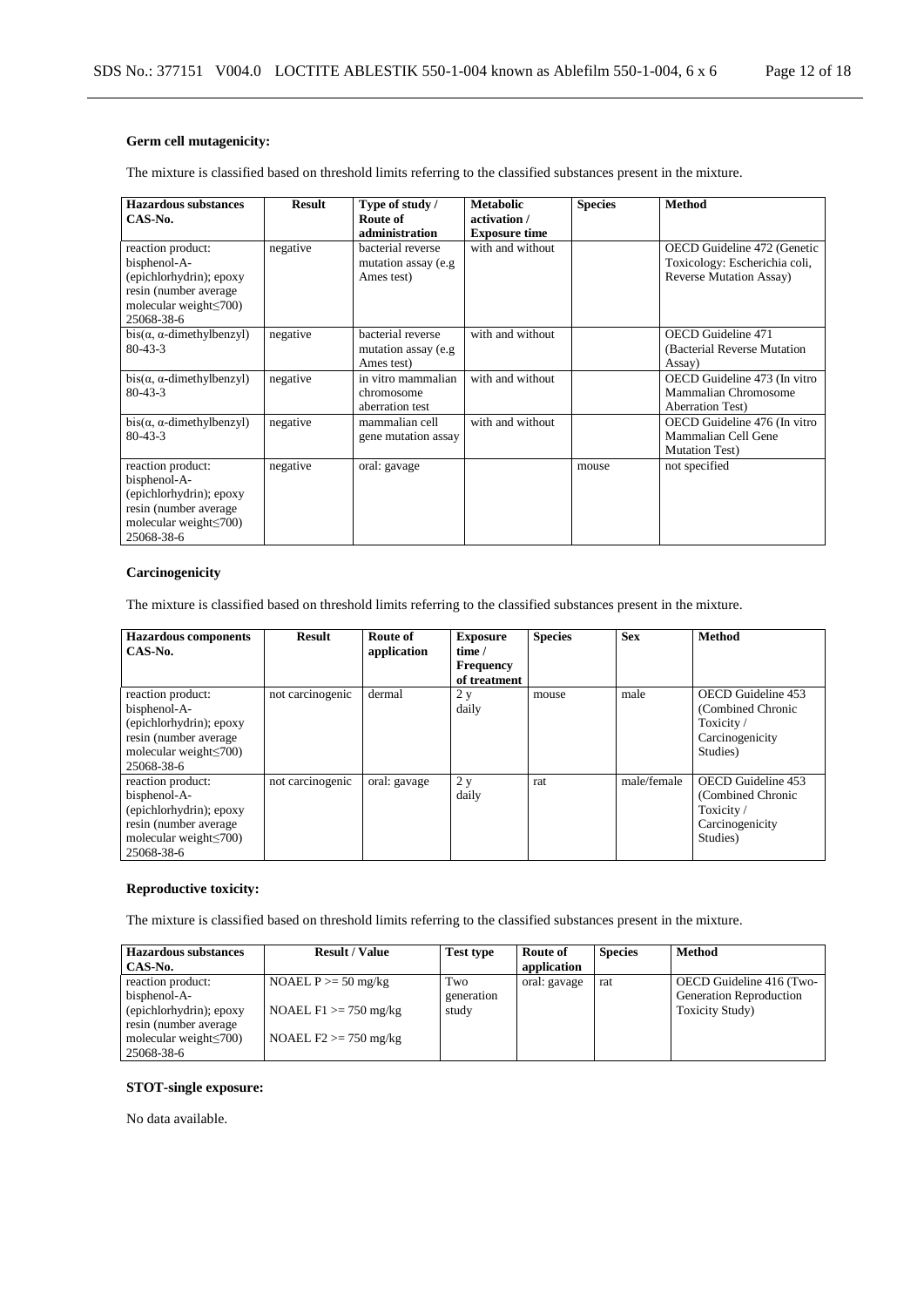## **STOT-repeated exposure::**

The mixture is classified based on threshold limits referring to the classified substances present in the mixture.

| <b>Hazardous substances</b>           | <b>Result / Value</b>    | Route of     | <b>Exposure time /</b> | <b>Species</b> | <b>Method</b>             |
|---------------------------------------|--------------------------|--------------|------------------------|----------------|---------------------------|
| CAS-No.                               |                          | application  | <b>Frequency of</b>    |                |                           |
|                                       |                          |              | treatment              |                |                           |
| reaction product:                     | NOAEL $50 \text{ mg/kg}$ | oral: gavage | 14 w                   | rat            | OECD Guideline 408        |
| bisphenol-A-                          |                          |              | daily                  |                | (Repeated Dose 90-Day)    |
| (epichlorhydrin); epoxy               |                          |              |                        |                | Oral Toxicity in Rodents) |
| resin (number average)                |                          |              |                        |                |                           |
| molecular weight $\leq 700$ )         |                          |              |                        |                |                           |
| 25068-38-6                            |                          |              |                        |                |                           |
| $bis(\alpha, \alpha$ -dimethylbenzyl) | NOAEL 80 mg/kg           | oral: gavage | 90d                    | rat            | OECD Guideline 408        |
| $80 - 43 - 3$                         |                          |              | daily                  |                | (Repeated Dose 90-Day)    |
|                                       |                          |              |                        |                | Oral Toxicity in Rodents) |

## **Aspiration hazard:**

No data available.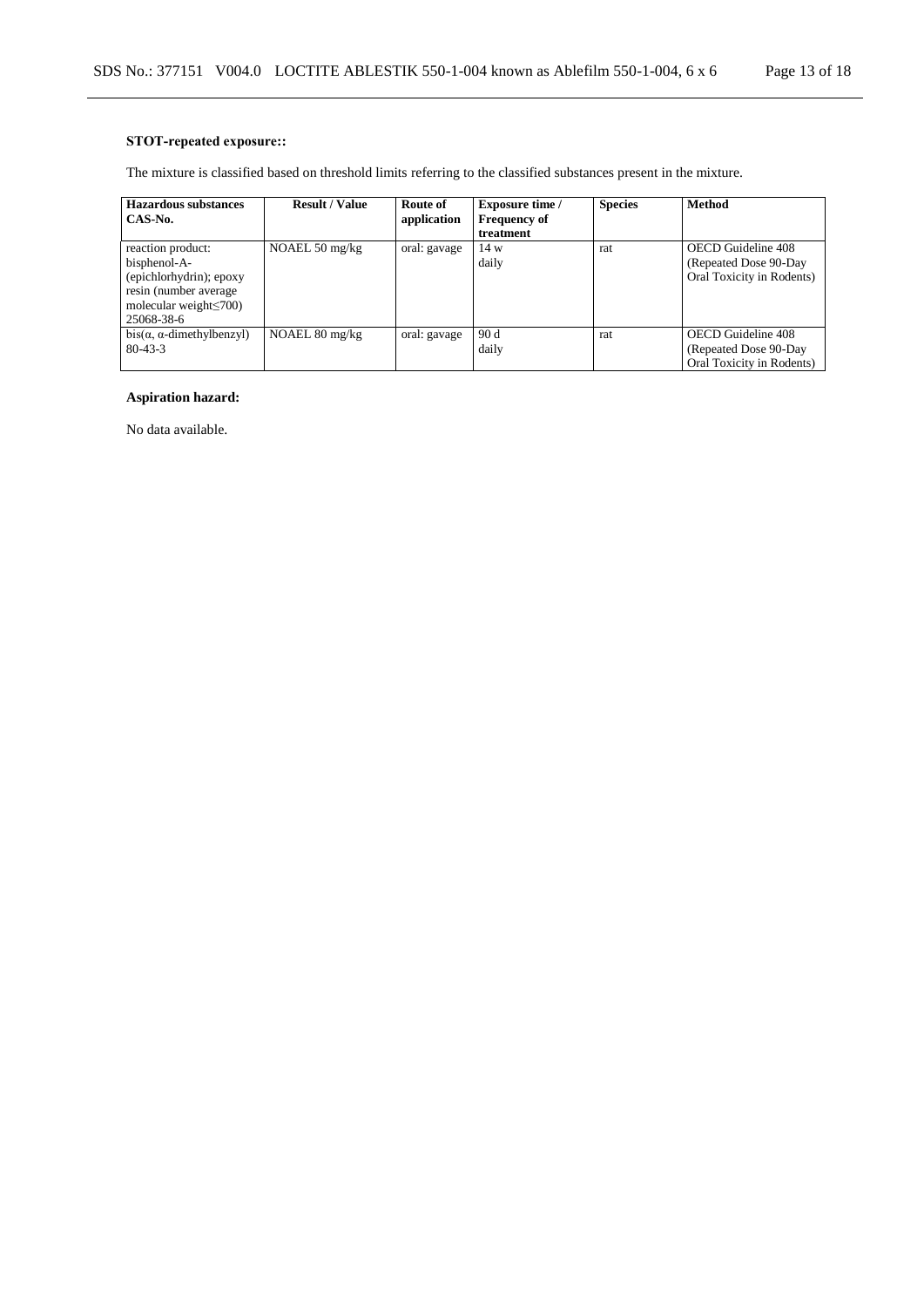## **SECTION 12: Ecological information**

## **General ecological information:**

Do not empty into drains / surface water / ground water.

### **12.1. Toxicity**

## **Toxicity (Fish):**

The mixture is classified based on calculation method referring to the classified substances present in the mixture.

| <b>Hazardous substances</b>           | <b>Value</b> | Value               | <b>Exposure time Species</b> |                     | <b>Method</b>               |
|---------------------------------------|--------------|---------------------|------------------------------|---------------------|-----------------------------|
| CAS-No.                               | type         |                     |                              |                     |                             |
| reaction product: bisphenol-A-        | LC50         | $1,75 \text{ mg}/1$ | 96 h                         | Oncorhynchus mykiss | OECD Guideline 203 (Fish,   |
| (epichlorhydrin); epoxy resin         |              |                     |                              |                     | <b>Acute Toxicity Test)</b> |
| (number average molecular             |              |                     |                              |                     |                             |
| weight $\leq$ 700)                    |              |                     |                              |                     |                             |
| 25068-38-6                            |              |                     |                              |                     |                             |
| CP Bisphenol A                        | LC50         | $3.1 \text{ mg}/1$  | 96 h                         | Pimephales promelas | not specified               |
| Diglycidylether                       |              |                     |                              |                     |                             |
| 25036-25-3                            |              |                     |                              |                     |                             |
| 1H-Imidazole, 2-ethyl-4-              | LC50         | $68.1 \text{ mg}/1$ | 96 h                         | Leuciscus idus      | DIN 38412-15                |
| methyl-                               |              |                     |                              |                     |                             |
| 931-36-2                              |              |                     |                              |                     |                             |
| $bis(\alpha, \alpha$ -dimethylbenzyl) | LC50         | $4.2 \text{ mg}/1$  | 48 h                         | Oryzias latipes     | OECD Guideline 203 (Fish,   |
| $80 - 43 - 3$                         |              |                     |                              |                     | <b>Acute Toxicity Test)</b> |

### **Toxicity (Daphnia):**

The mixture is classified based on calculation method referring to the classified substances present in the mixture.

| <b>Hazardous substances</b>                                                                                                       | Value       | Value              | <b>Exposure time Species</b> |               | <b>Method</b>                                                           |
|-----------------------------------------------------------------------------------------------------------------------------------|-------------|--------------------|------------------------------|---------------|-------------------------------------------------------------------------|
| CAS-No.                                                                                                                           | type        |                    |                              |               |                                                                         |
| reaction product: bisphenol-A-<br>(epichlorhydrin); epoxy resin<br>(number average molecular)<br>weight $\leq$ 700)<br>25068-38-6 | EC50        | $1.7 \text{ mg}/1$ | 48 h                         | Daphnia magna | <b>OECD</b> Guideline 202<br>(Daphnia sp. Acute<br>Immobilisation Test) |
| CP Bisphenol A                                                                                                                    | <b>EC50</b> | $1.8 \text{ mg}/1$ | 48 h                         | Daphnia magna | <b>OECD Guideline 202</b>                                               |
| Diglycidylether                                                                                                                   |             |                    |                              |               | (Daphnia sp. Acute                                                      |
| 25036-25-3                                                                                                                        |             |                    |                              |               | Immobilisation Test)                                                    |
| $bis(\alpha, \alpha$ -dimethylbenzyl)                                                                                             | EC50        | $\cdot 100$ mg/l   | 48 h                         | Daphnia magna | <b>OECD Guideline 202</b>                                               |
| $80 - 43 - 3$                                                                                                                     |             |                    |                              |               | (Daphnia sp. Acute                                                      |
|                                                                                                                                   |             |                    |                              |               | Immobilisation Test)                                                    |

#### **Chronic toxicity to aquatic invertebrates**

The mixture is classified based on calculation method referring to the classified substances present in the mixture.

| <b>Hazardous substances</b>           | <b>Value</b> | Value                | <b>Exposure time Species</b> |               | <b>Method</b>             |
|---------------------------------------|--------------|----------------------|------------------------------|---------------|---------------------------|
| CAS-No.                               | type         |                      |                              |               |                           |
| reaction product: bisphenol-A-        | <b>NOEC</b>  | $0.3 \text{ mg}/1$   | 21 d                         | Daphnia magna | OECD 211 (Daphnia)        |
| (epichlorhydrin); epoxy resin         |              |                      |                              |               | magna, Reproduction Test) |
| (number average molecular)            |              |                      |                              |               |                           |
| weight $\leq$ 700)                    |              |                      |                              |               |                           |
| 25068-38-6                            |              |                      |                              |               |                           |
| $bis(\alpha, \alpha$ -dimethylbenzyl) | <b>NOEC</b>  | $0,177 \text{ mg}/1$ | 21 d                         | Daphnia magna | OECD 211 (Daphnia)        |
| $80 - 43 - 3$                         |              |                      |                              |               | magna, Reproduction Test) |

**Toxicity (Algae):**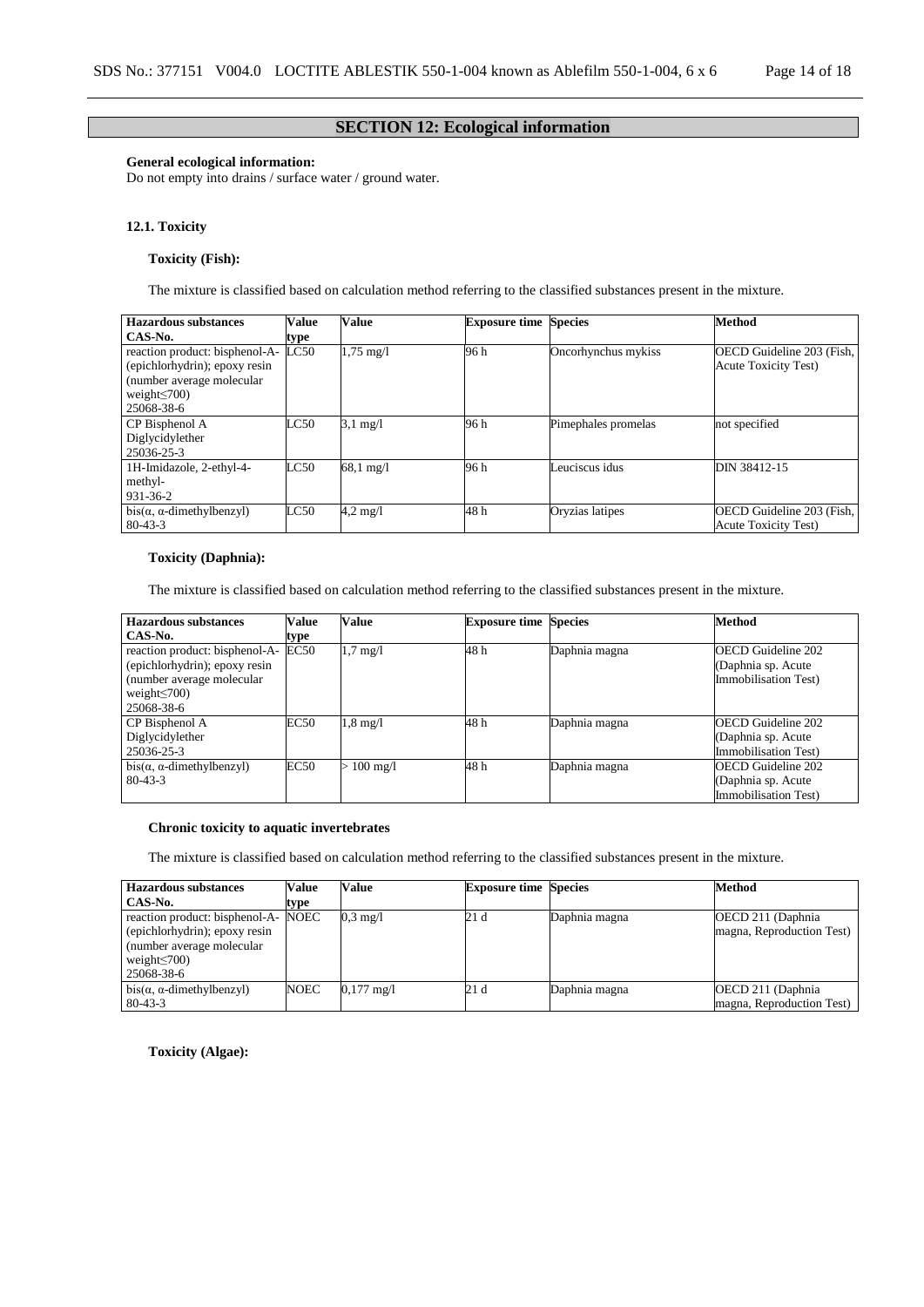The mixture is classified based on calculation method referring to the classified substances present in the mixture.

| <b>Hazardous</b> substances                                                                                                      | Value       | Value              | <b>Exposure time Species</b> |                                 | <b>Method</b>                                        |
|----------------------------------------------------------------------------------------------------------------------------------|-------------|--------------------|------------------------------|---------------------------------|------------------------------------------------------|
| CAS-No.                                                                                                                          | type        |                    |                              |                                 |                                                      |
| reaction product: bisphenol-A-<br>(epichlorhydrin); epoxy resin<br>(number average molecular<br>weight $\leq$ 700)<br>25068-38-6 | EC50        | $>11 \text{ mg/l}$ | 72 h                         | Scenedesmus capricornutum       | OECD Guideline 201 (Alga,<br>Growth Inhibition Test) |
| reaction product: bisphenol-A-<br>(epichlorhydrin); epoxy resin<br>(number average molecular<br>weight $\leq$ 700)<br>25068-38-6 | NOEC        | $4.2 \text{ mg}/1$ | 72 h                         | Scenedesmus capricornutum       | OECD Guideline 201 (Alga,<br>Growth Inhibition Test) |
| CP Bisphenol A<br>Diglycidylether<br>25036-25-3                                                                                  | ErC50       | $11 \text{ mg}/1$  | 72 h                         | Scenedesmus capricornutum       | not specified                                        |
| $bis(\alpha, \alpha$ -dimethylbenzyl)<br>$80 - 43 - 3$                                                                           | <b>EC50</b> | $\cdot$ 20 mg/l    | 72 h                         | Pseudokirchneriella subcapitata | OECD Guideline 201 (Alga,<br>Growth Inhibition Test) |
| $bis(\alpha, \alpha$ -dimethylbenzyl)<br>$80 - 43 - 3$                                                                           | <b>NOEC</b> | $8 \text{ mg}/1$   | 72 h                         | Pseudokirchneriella subcapitata | OECD Guideline 201 (Alga,<br>Growth Inhibition Test) |

## **Toxicity to microorganisms**

The mixture is classified based on calculation method referring to the classified substances present in the mixture.

| <b>Hazardous substances</b>           | Value        | Value                | <b>Exposure time Species</b> |                                                  | <b>Method</b>                       |
|---------------------------------------|--------------|----------------------|------------------------------|--------------------------------------------------|-------------------------------------|
| CAS-No.                               | type         |                      |                              |                                                  |                                     |
| reaction product: bisphenol-A-        | IC50         | $> 100$ mg/l         | 3h                           | activated sludge, industrial                     | other guideline:                    |
| (epichlorhydrin); epoxy resin         |              |                      |                              |                                                  |                                     |
| (number average molecular             |              |                      |                              |                                                  |                                     |
| weight $\leq$ 700)                    |              |                      |                              |                                                  |                                     |
| 25068-38-6                            |              |                      |                              |                                                  |                                     |
| CP Bisphenol A                        | <b>EC 50</b> | $100 \text{ mg/l}$   |                              |                                                  | <b>OECD</b> Guideline 209           |
| Diglycidylether                       |              |                      |                              |                                                  | (Activated Sludge,                  |
| 25036-25-3                            |              |                      |                              |                                                  | <b>Respiration Inhibition Test)</b> |
| $bis(\alpha, \alpha$ -dimethylbenzyl) | <b>NOEC</b>  | $1.000 \text{ mg/l}$ | $30 \text{ min}$             | activated sludge of a                            | <b>OECD</b> Guideline 209           |
| $80 - 43 - 3$                         |              |                      |                              | predominantly domestic sewage (Activated Sludge, |                                     |
|                                       |              |                      |                              |                                                  | <b>Respiration Inhibition Test)</b> |

## **12.2. Persistence and degradability**

The product is not biodegradable.

| <b>Hazardous substances</b>           | <b>Result</b>              | <b>Test type</b> | <b>Degradability</b> | <b>Exposure</b> | <b>Method</b>                     |
|---------------------------------------|----------------------------|------------------|----------------------|-----------------|-----------------------------------|
| CAS-No.                               |                            |                  |                      | time            |                                   |
| reaction product: bisphenol-A-        | not readily biodegradable. | aerobic          | 5 %                  | 28 d            | OECD Guideline 301 F (Ready       |
| (epichlorhydrin); epoxy resin         |                            |                  |                      |                 | Biodegradability: Manometric      |
| (number average molecular             |                            |                  |                      |                 | <b>Respirometry Test)</b>         |
| weight $\leq$ 700)                    |                            |                  |                      |                 |                                   |
| 25068-38-6                            |                            |                  |                      |                 |                                   |
| CP Bisphenol A                        | not readily biodegradable. | not specified    | 12 %                 | 28 day          | not specified                     |
| Diglycidylether                       |                            |                  |                      |                 |                                   |
| 25036-25-3                            |                            |                  |                      |                 |                                   |
| 1H-Imidazole, 2-ethyl-4-              | readily biodegradable      | aerobic          | 86 %                 | 28 d            | OECD Guideline 301 A (new         |
| methyl-                               |                            |                  |                      |                 | version) (Ready Biodegradability: |
| 931-36-2                              |                            |                  |                      |                 | DOC Die Away Test)                |
| $bis(\alpha, \alpha$ -dimethylbenzyl) | not readily biodegradable. | aerobic          | $20.2 - 43.8$ %      | 28 d            | OECD Guideline 301 F (Ready       |
| $80 - 43 - 3$                         |                            |                  |                      |                 | Biodegradability: Manometric      |
|                                       |                            |                  |                      |                 | <b>Respirometry Test)</b>         |

## **12.3. Bioaccumulative potential**

| <b>Hazardous substances</b><br>CAS-No.                 | <b>Bioconcentratio</b><br>n factor (BCF) | <b>Exposure time</b>   Temperature |                | <b>Species</b>  | <b>Method</b>                                                                                    |
|--------------------------------------------------------|------------------------------------------|------------------------------------|----------------|-----------------|--------------------------------------------------------------------------------------------------|
| $bis(\alpha, \alpha$ -dimethylbenzyl)<br>$80 - 43 - 3$ | 137 - 1.470                              | 56 d                               | $25^{\circ}$ C | Cyprinus carpio | OECD Guideline 305 C<br>(Bioaccumulation: Test for the<br>Degree of Bioconcentration in<br>Fish) |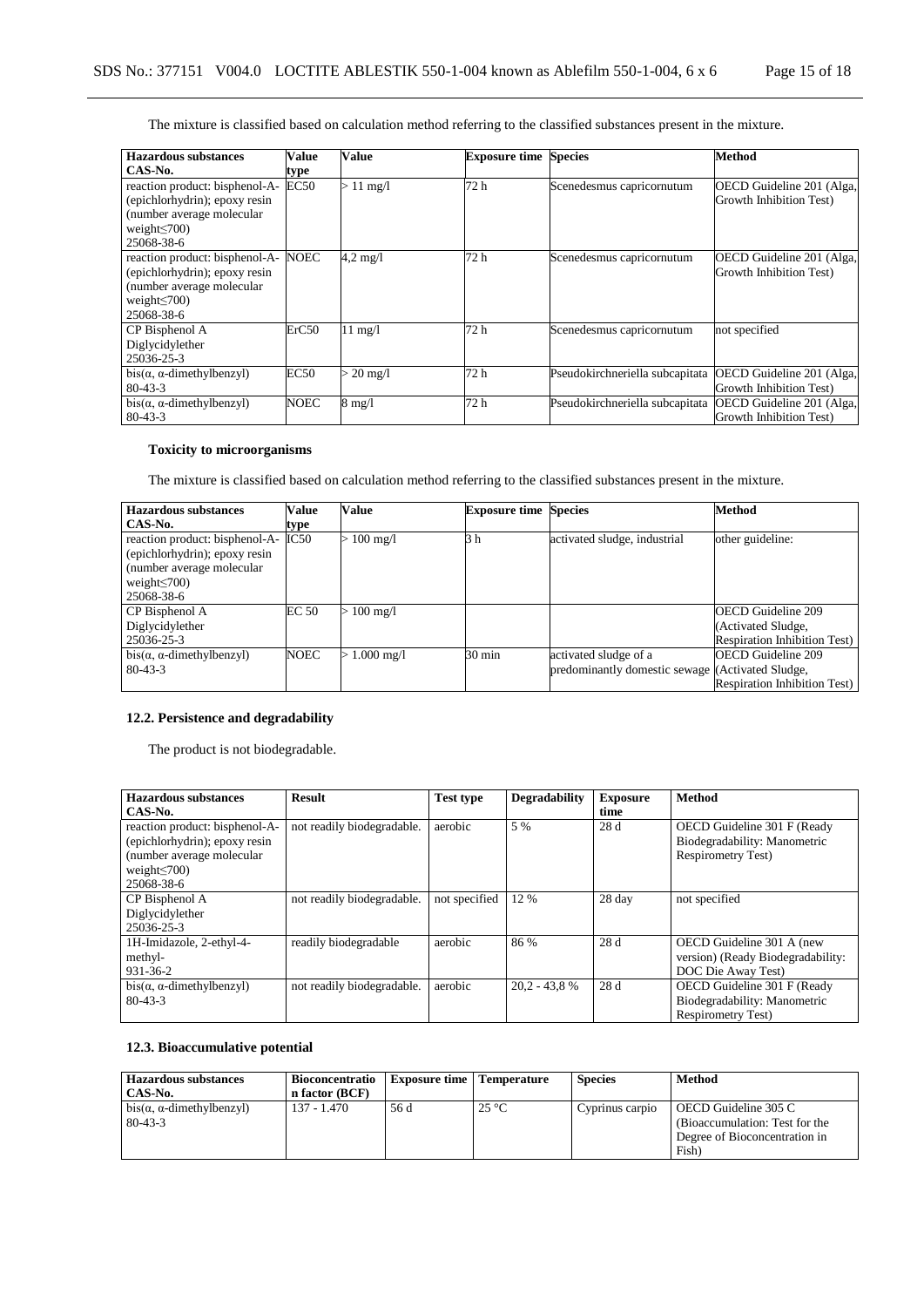### **12.4. Mobility in soil**

Cured adhesives are immobile.

| <b>Hazardous substances</b>           | LogPow  | <b>Temperature</b> | <b>Method</b>                         |
|---------------------------------------|---------|--------------------|---------------------------------------|
| CAS-No.                               |         |                    |                                       |
| reaction product: bisphenol-A-        | 3.242   | $25^{\circ}$ C     | EU Method A.8 (Partition Coefficient) |
| (epichlorhydrin); epoxy resin         |         |                    |                                       |
| (number average molecular)            |         |                    |                                       |
| weight $\leq$ 700)                    |         |                    |                                       |
| 25068-38-6                            |         |                    |                                       |
| CP Bisphenol A                        | $3 - 5$ |                    | not specified                         |
| Diglycidylether                       |         |                    |                                       |
| 25036-25-3                            |         |                    |                                       |
| $bis(\alpha, \alpha$ -dimethylbenzyl) | 5,6     | $25^{\circ}C$      | EU Method A.8 (Partition Coefficient) |
| $80 - 43 - 3$                         |         |                    |                                       |

### **12.5. Results of PBT and vPvB assessment**

| <b>Hazardous substances</b>                     | PBT / vPvB                                                                           |
|-------------------------------------------------|--------------------------------------------------------------------------------------|
| CAS-No.                                         |                                                                                      |
| reaction product: bisphenol-A-(epichlorhydrin); | Not fulfilling Persistent, Bioaccumulative and Toxic (PBT), very Persistent and very |
| epoxy resin (number average molecular           | Bioaccumulative (vPvB) criteria.                                                     |
| weight $\leq$ 700)                              |                                                                                      |
| 25068-38-6                                      |                                                                                      |
| 1H-Imidazole, 2-ethyl-4-methyl-                 | Not fulfilling Persistent, Bioaccumulative and Toxic (PBT), very Persistent and very |
| 931-36-2                                        | Bioaccumulative (vPvB) criteria.                                                     |
| $bis(\alpha, \alpha$ -dimethylbenzyl)           | Not fulfilling Persistent, Bioaccumulative and Toxic (PBT), very Persistent and very |
| $80 - 43 - 3$                                   | Bioaccumulative (vPvB) criteria.                                                     |

#### **12.6. Other adverse effects**

No data available.

## **SECTION 13: Disposal considerations**

#### **13.1. Waste treatment methods**

Product disposal:

Do not empty into drains / surface water / ground water. Dispose of in accordance with local and national regulations.

#### Disposal of uncleaned packages:

After use, tubes, cartons and bottles containing residual product should be disposed of as chemically contaminated waste in an authorised legal land fill site or incinerated.

Waste code

08 04 09\* waste adhesives and sealants containing organic solvents and other dangerous substances

The valid EWC waste code numbers are source-related. The manufacturer is therefore unable to specify EWC waste codes for the articles or products used in the various sectors. The EWC codes listed are intended as a recommendation for users. We will be happy to advise you.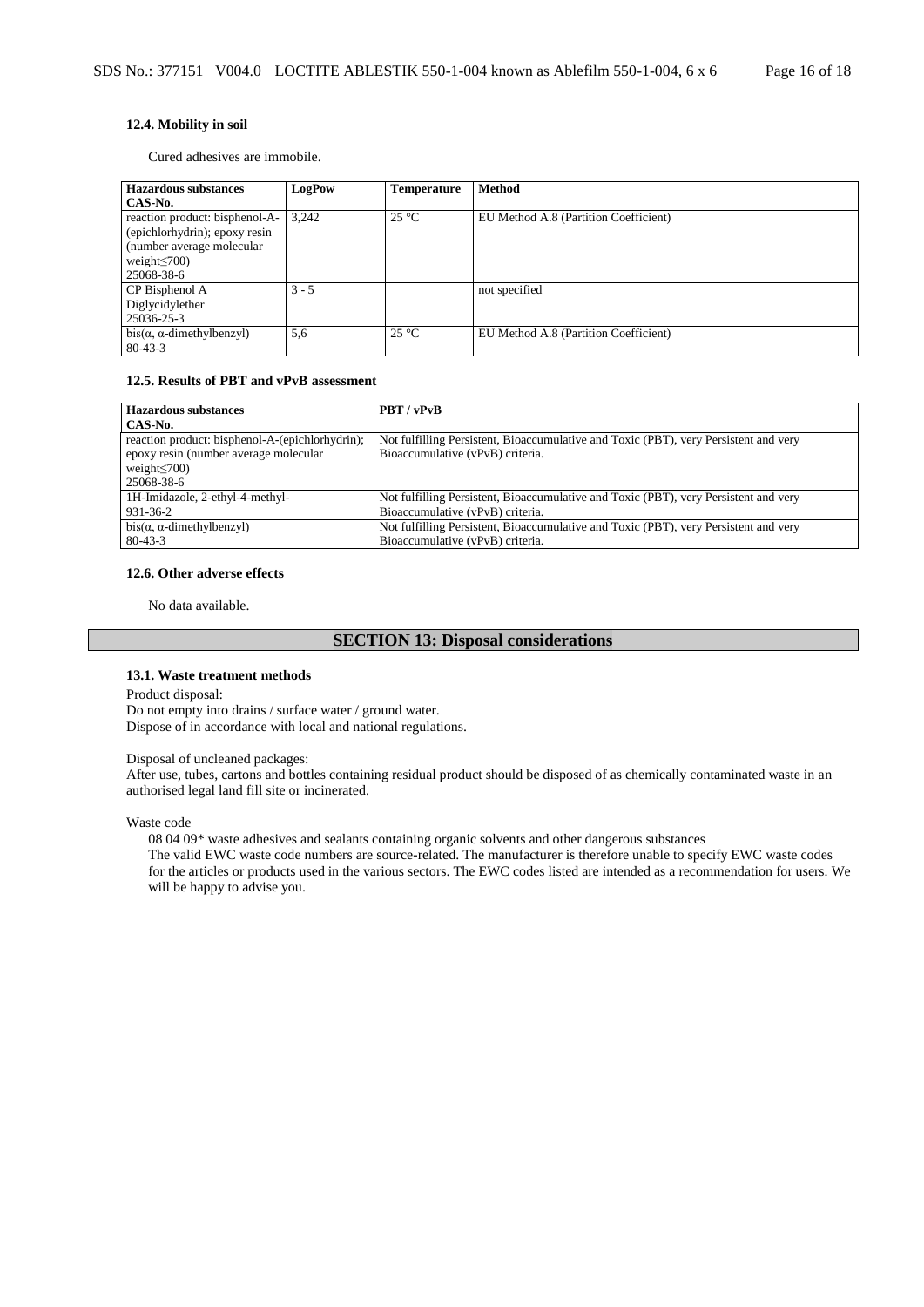# **SECTION 14: Transport information**

| 14.1. | <b>UN</b> number                  |                                                                                                                                                                                                              |  |  |  |
|-------|-----------------------------------|--------------------------------------------------------------------------------------------------------------------------------------------------------------------------------------------------------------|--|--|--|
|       | <b>ADR</b>                        | 3077                                                                                                                                                                                                         |  |  |  |
|       | <b>RID</b>                        | 3077                                                                                                                                                                                                         |  |  |  |
|       | <b>ADN</b>                        | 3077                                                                                                                                                                                                         |  |  |  |
|       | <b>IMDG</b>                       | 3077                                                                                                                                                                                                         |  |  |  |
|       | <b>IATA</b>                       | 3077                                                                                                                                                                                                         |  |  |  |
| 14.2. | UN proper shipping name           |                                                                                                                                                                                                              |  |  |  |
|       |                                   |                                                                                                                                                                                                              |  |  |  |
|       | <b>ADR</b>                        | ENVIRONMENTALLY HAZARDOUS SUBSTANCE, SOLID, N.O.S. (Epoxy<br>resin)                                                                                                                                          |  |  |  |
|       | <b>RID</b>                        | ENVIRONMENTALLY HAZARDOUS SUBSTANCE, SOLID, N.O.S. (Epoxy<br>resin)                                                                                                                                          |  |  |  |
|       | <b>ADN</b>                        | ENVIRONMENTALLY HAZARDOUS SUBSTANCE, SOLID, N.O.S. (Epoxy<br>resin)                                                                                                                                          |  |  |  |
|       | <b>IMDG</b>                       | ENVIRONMENTALLY HAZARDOUS SUBSTANCE, SOLID, N.O.S. (Epoxy<br>resin)                                                                                                                                          |  |  |  |
|       | <b>IATA</b>                       | Environmentally hazardous substance, solid, n.o.s. (Epoxy resin)                                                                                                                                             |  |  |  |
| 14.3. | <b>Transport hazard class(es)</b> |                                                                                                                                                                                                              |  |  |  |
|       | <b>ADR</b>                        | 9                                                                                                                                                                                                            |  |  |  |
|       | <b>RID</b>                        | 9                                                                                                                                                                                                            |  |  |  |
|       | <b>ADN</b>                        | 9                                                                                                                                                                                                            |  |  |  |
|       | <b>IMDG</b>                       | 9                                                                                                                                                                                                            |  |  |  |
|       | <b>IATA</b>                       | 9                                                                                                                                                                                                            |  |  |  |
| 14.4. | Packing group                     |                                                                                                                                                                                                              |  |  |  |
|       | <b>ADR</b>                        | Ш                                                                                                                                                                                                            |  |  |  |
|       | <b>RID</b>                        | Ш                                                                                                                                                                                                            |  |  |  |
|       | <b>ADN</b>                        | Ш                                                                                                                                                                                                            |  |  |  |
|       | <b>IMDG</b>                       | Ш                                                                                                                                                                                                            |  |  |  |
|       | <b>IATA</b>                       | Ш                                                                                                                                                                                                            |  |  |  |
| 14.5. |                                   | <b>Environmental hazards</b>                                                                                                                                                                                 |  |  |  |
|       |                                   |                                                                                                                                                                                                              |  |  |  |
|       | <b>ADR</b>                        | not applicable                                                                                                                                                                                               |  |  |  |
|       | <b>RID</b>                        | not applicable                                                                                                                                                                                               |  |  |  |
|       | <b>ADN</b>                        | not applicable                                                                                                                                                                                               |  |  |  |
|       | <b>IMDG</b><br><b>IATA</b>        | Marine pollutant<br>not applicable                                                                                                                                                                           |  |  |  |
|       |                                   |                                                                                                                                                                                                              |  |  |  |
| 14.6. |                                   | Special precautions for user                                                                                                                                                                                 |  |  |  |
|       | <b>ADR</b>                        | not applicable                                                                                                                                                                                               |  |  |  |
|       |                                   | Tunnelcode:                                                                                                                                                                                                  |  |  |  |
|       | <b>RID</b>                        | not applicable                                                                                                                                                                                               |  |  |  |
|       | <b>ADN</b>                        | not applicable                                                                                                                                                                                               |  |  |  |
|       | <b>IMDG</b>                       | not applicable                                                                                                                                                                                               |  |  |  |
|       | <b>IATA</b>                       | not applicable                                                                                                                                                                                               |  |  |  |
|       |                                   | The transport classifications in this section apply generally to packed and bulk goods alike. For<br>containers with a net volume of no more than 5 L for liquid substances or a net mass of no more than 5  |  |  |  |
|       |                                   | kg for solid substances per individual or inner package, the exemptions SP 375 (ADR), 197 (IATA),<br>969 (IMDG) may be applied, which can result in a deviation from the transport classification for packed |  |  |  |
|       | goods.                            |                                                                                                                                                                                                              |  |  |  |

## **14.7. Transport in bulk according to Annex II of Marpol and the IBC Code**

not applicable